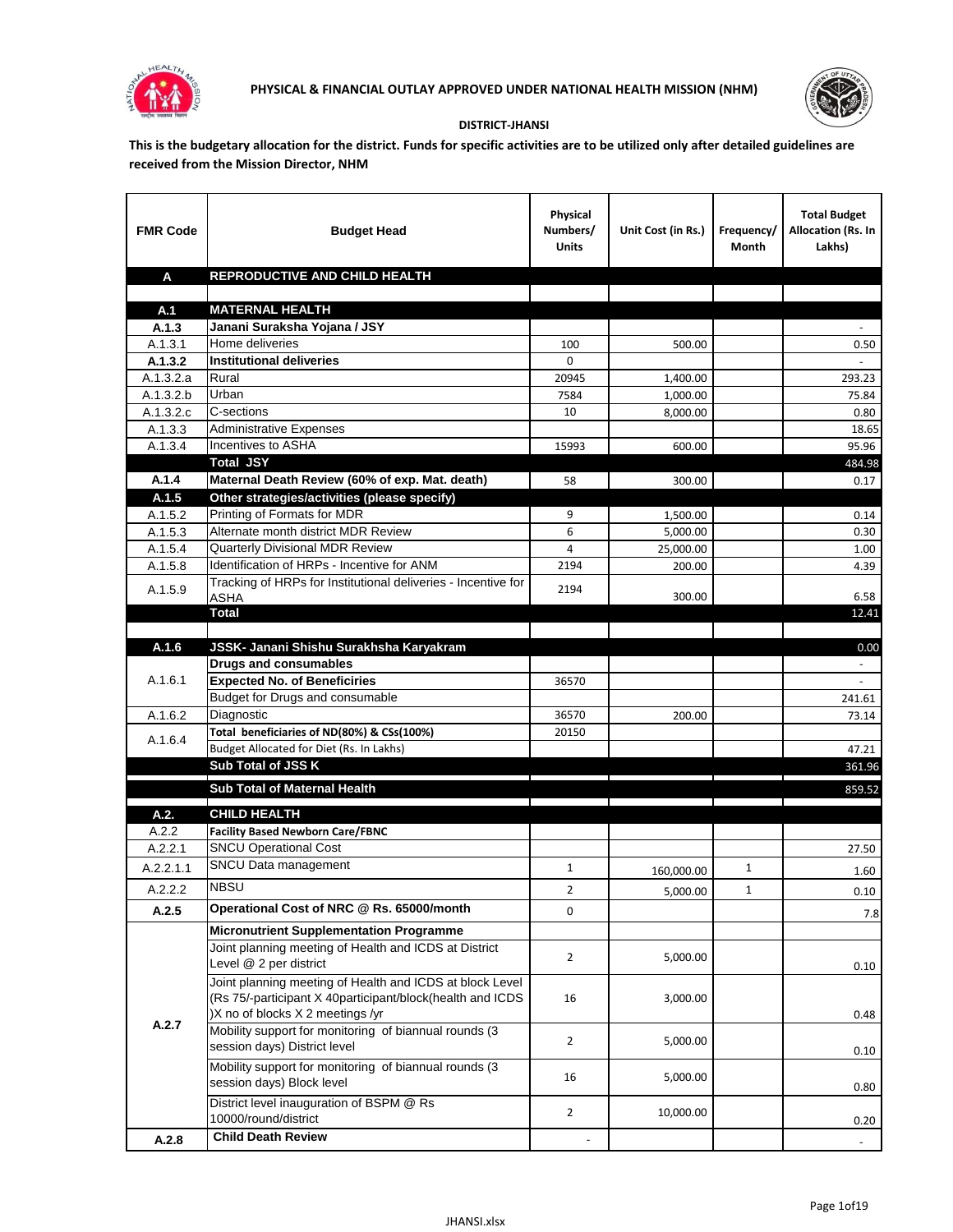| <b>FMR Code</b>    | <b>Budget Head</b>                                                                                                                             | Physical<br>Numbers/<br><b>Units</b> | Unit Cost (in Rs.)   | Frequency/<br>Month      | <b>Total Budget</b><br><b>Allocation (Rs. In</b><br>Lakhs) |
|--------------------|------------------------------------------------------------------------------------------------------------------------------------------------|--------------------------------------|----------------------|--------------------------|------------------------------------------------------------|
|                    | <b>Sub-total Child Health</b>                                                                                                                  |                                      |                      |                          | 38.68                                                      |
|                    |                                                                                                                                                |                                      |                      |                          |                                                            |
| A.3                | <b>FAMILY PLANNING</b>                                                                                                                         |                                      |                      |                          |                                                            |
| A.3.1              | <b>Terminal/Limiting Methods</b><br>Female sterilization camps @ Rs. 3500/camp                                                                 | 169                                  |                      |                          | 5.92                                                       |
| A.3.1.1<br>A.3.1.2 | NSV camps @ Rs. 3500/camp                                                                                                                      | $\overline{2}$                       | 3,500.00<br>3,500.00 |                          | 0.07                                                       |
|                    | Budget for Female Interval Sterilization Compensation<br>@ Rs.2000/-Per Case in Public Sector-(In Rs.)                                         | 6560                                 | 2,000.00             |                          | 131.20                                                     |
| A.3.1.3            | <b>Budget for Post Partum Female Sterilization</b><br>Compensation @ Rs.3000/-Per Case in Public Sector-(In<br>$Rs.$ )                         | 160                                  | 3,000.00             |                          | 4.80                                                       |
| A.3.1.4            | Budget for Male Sterilization Compensation @ Rs.2700/-<br>Per Case in Public Sector -(In Rs.)                                                  | 110                                  | 2,700.00             |                          | 2.97                                                       |
| A.3.2              | <b>Spacing Methods</b>                                                                                                                         |                                      |                      |                          |                                                            |
| A.3.2.2            | Total Budget Allocated for Compensation for IUCD<br>insertion at health facilities (including fixed day services at<br>SHC and PHC) @ Rs 20/-  | 15565                                | 20.00                |                          | 3.11                                                       |
| A.3.2.3            | PPIUCD services (Incentive to provider @Rs 150 per<br>PPIUCD insertion)                                                                        | 4000                                 | 150.00               |                          | 6.00                                                       |
| A.3.2.5            | Orientation/Review of ASHA/ANM/AWW for scheme<br>for HDC, ESB, PTK                                                                             |                                      |                      |                          |                                                            |
|                    | <b>District level</b>                                                                                                                          | $\mathbf{1}$                         | 10,000.00            | $\mathbf{1}$             | 0.10                                                       |
|                    | <b>Block level Quarterly</b>                                                                                                                   | 8                                    | 10,000.00            | 4                        | 3.20                                                       |
| A.3.2.6            | Dissemination of FP manuals and guidelines                                                                                                     | $\mathbf{1}$                         | 20,000.00            | $\mathbf{1}$             | 0.20                                                       |
| A.3.3              | Budget for POL for Mobility to Surgeons team for FDS<br>Camps @ Rs.1000/camp                                                                   | 169                                  | 1,000.00             |                          | 1.69                                                       |
| A.3.5.1            | Orientaion workshop, QAC meeting at distirct level-<br>Quarterly                                                                               | $\mathbf{1}$                         | 2,000.00             | 4                        | 0.08                                                       |
| A.3.5.2            | FP Review Meeting at Divisional level-Quarterly                                                                                                | 1                                    | 20,000.00            | 4                        | 0.80                                                       |
| A.3.5.3            | Performance reward                                                                                                                             | $\mathbf{1}$                         | 50,000.00            |                          | 0.50                                                       |
| A.3.5.4            | World Population Day' celebration (such as mobility,<br>IEC activities etc.):                                                                  |                                      |                      |                          |                                                            |
|                    | District level                                                                                                                                 | 1                                    | 100,000.00           |                          | 1.00                                                       |
|                    | <b>Block Level</b>                                                                                                                             | 8                                    | 10.000.00            |                          | 0.80                                                       |
| A.3.5.5            | Other strategies/activities (such as strengthening<br>fixed day services for IUCD & Sterilisation, etc.)                                       |                                      |                      |                          |                                                            |
|                    | Printing of FP Manuals, Guidelines, etc.                                                                                                       | 0                                    |                      |                          |                                                            |
|                    | Sterilization Register @ Rs.150/Register                                                                                                       | 10                                   | 150.00               | $\overline{\phantom{a}}$ | 0.02                                                       |
|                    | IUCD Register @ Rs.150/- Register                                                                                                              | 100                                  | 150.00               |                          | 0.15                                                       |
|                    | PPIUCD Registers @ Rs.150/-Register                                                                                                            | 10                                   | 150.00               |                          | 0.02                                                       |
| A.3.5.5.1          | Injectable Registers @ Rs.150/Register                                                                                                         | 10                                   | 150.00               |                          | 0.02                                                       |
|                    | Counseling Register @ Rs.150/-Register (3 per<br>Counselor)                                                                                    | 6                                    | 150.00               |                          | 0.01                                                       |
|                    | Consent Form , Medical Record CheckIklist, Posoot<br>Operatiive Instructionn Card, Ssterilization Certificate for<br>Sterilization@ Rs 5/-Unit | 37136                                | 5.00                 |                          | 1.86                                                       |
|                    | Enhance Contribution of PRIs and Family members of<br>eligible couples in 75 districts with high unmet need<br>and TFR                         |                                      |                      |                          |                                                            |
| A.3.5.5.2          | District Level NSV Satisfied Client Meet @Rs.20000/-<br>District                                                                               | 0                                    | 20,000.00            |                          |                                                            |
|                    | Block Level Panch Sarpanch Sammellan @Rs.10000/-<br>Block                                                                                      | 0                                    | 10,000.00            |                          |                                                            |
| A.3.5.5.3          | RMNCHA Counsellling Corners @ Rs.35,000/-                                                                                                      | 0                                    | 35,000.00            |                          | $\overline{\phantom{a}}$                                   |
|                    | <b>World NSV Week</b>                                                                                                                          |                                      |                      |                          |                                                            |
| A.3.5.5.6          | <b>District level</b>                                                                                                                          | $\mathbf{1}$                         | 25,000.00            |                          | 0.25                                                       |
|                    | <b>Block level</b>                                                                                                                             | 8                                    | 10,000.00            |                          | 0.80                                                       |
|                    | Govt. COT at Divisions level for FP Services                                                                                                   |                                      |                      |                          |                                                            |
|                    | Divisional Govt. COT @ Rs.50000/month for 12 month                                                                                             | $\mathbf{1}$                         | 5,000.00             | 12                       | 0.60                                                       |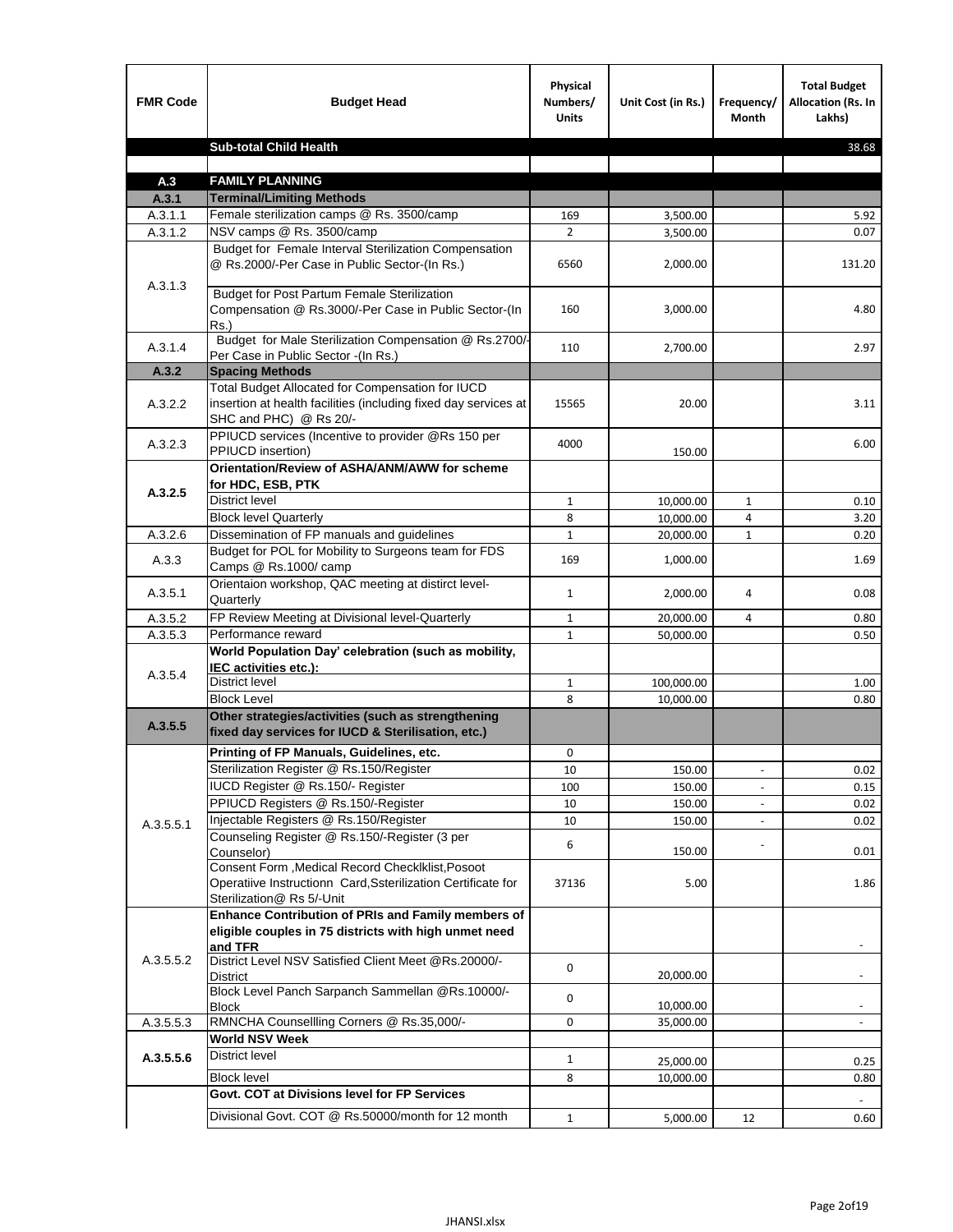| <b>FMR Code</b> | <b>Budget Head</b>                                                                                                                                                                          | Physical<br>Numbers/<br><b>Units</b> | Unit Cost (in Rs.) | Frequency/<br>Month | <b>Total Budget</b><br>Allocation (Rs. In<br>Lakhs) |
|-----------------|---------------------------------------------------------------------------------------------------------------------------------------------------------------------------------------------|--------------------------------------|--------------------|---------------------|-----------------------------------------------------|
| A.3.5.5.8       | Exra Incentive for Female Interval Sterilization in Public<br>Sector.-(20% of 80% ELA) @ Rs. 130 per case                                                                                   | 1312                                 | 130.00             |                     | 1.71                                                |
|                 | Extra Incentive for Male Sterilization in Public Sector-<br>(40% ELA) @ Rs. 155 per case                                                                                                    | 44                                   | 155.00             |                     | 0.07                                                |
|                 | <b>Sub-total Family Planning</b>                                                                                                                                                            |                                      |                    |                     | 167.92                                              |
|                 | ADOLESCENT HEALTH / RKSK (Rashtriya Kishore                                                                                                                                                 |                                      |                    |                     |                                                     |
| A.4             | Swasthya Karyakram)                                                                                                                                                                         |                                      |                    |                     |                                                     |
| A.4.1           | <b>Facility based services</b>                                                                                                                                                              |                                      |                    |                     |                                                     |
| A.4.1.1         | Orientation meetings-HPD Districts                                                                                                                                                          | $\Omega$                             | 9000               | $\mathbf{1}$        |                                                     |
|                 | Review meetings at District level-Quarterly                                                                                                                                                 | $\mathbf{1}$                         | 5000               | 4                   | 0.20                                                |
| A.4.1.2         | Establishment of new clinics at DH/Medical college level                                                                                                                                    | $\Omega$                             | 50,000.00          |                     |                                                     |
|                 | Operating expenses for existing clinics                                                                                                                                                     | 0                                    |                    |                     |                                                     |
|                 | DH & MC level Existing AFHS clinics                                                                                                                                                         | $\overline{2}$                       | 600.00             | 12                  | 0.14                                                |
| A.4.1.4         | DH & MC level AFHS clinics (New)                                                                                                                                                            | 0                                    | 600.00             | 6                   | $\overline{\phantom{a}}$                            |
|                 | CHC level Existing AFHS clinics                                                                                                                                                             | 0                                    | 400.00             | 12                  | $\overline{\phantom{a}}$                            |
|                 | PHC level existing AFHS clinics                                                                                                                                                             | $\Omega$                             | 200.00             | 12                  | $\sim$                                              |
| A.4.1.5         | Mobility support for AH counsellors at MC/DH level AH<br>Clinic at @ Rs 1000 per month for 06 month                                                                                         | 2                                    | 1,000.00           | 6                   | 0.12                                                |
|                 | Mobility support for Exsiting AH counsellors at CHC level<br>AH Clinic at @ Rs 1000 per month for 06 month                                                                                  | 0                                    | 1,000.00           | 6                   |                                                     |
| A.4.5.7         | <b>WIFS Register</b>                                                                                                                                                                        | 6001                                 | 100.00             |                     | 6.00                                                |
| A.4.5.8         | <b>NIPI Register</b>                                                                                                                                                                        | 5400                                 | 100.00             |                     | 5.40                                                |
| A.4.5.9         | <b>WIFS Reporting Formats</b>                                                                                                                                                               | 69156                                | 0.50               |                     | 0.35                                                |
|                 | <b>Sub-total Adolescent Health</b>                                                                                                                                                          |                                      |                    |                     | 12.21                                               |
| A.5             | <b>RBSK</b>                                                                                                                                                                                 |                                      |                    |                     |                                                     |
| A.5.1           | <b>Operational Cost of RBSK (Mobility support, DEIC etc)</b>                                                                                                                                |                                      |                    |                     |                                                     |
| A.5.1.2         | Prepare detailed operational plan for RBSK across<br>districts (cost of plan/convergence/monitoring<br>meetings should be kept seperately)<br>One meeting @ Rs. 500 per block for microplan | 8                                    | 500.00             |                     | 0.04                                                |
| A.5.1.3         | One orientation meeting for RBSK software<br>Mobility support for Mobile health team                                                                                                        | 8<br>16                              | 90.00<br>30,000.00 | 12                  | 0.01<br>57.60                                       |
| A.5.1.4         | Operational cost of DEIC                                                                                                                                                                    |                                      |                    |                     | 0                                                   |
| A.5.1.5         | New born screening- Inborn error of metabolism (please<br>give details per unit cost of screening, number of children<br>to be screened and the delivery points Add details)                |                                      |                    |                     | 0                                                   |
| A.5.1.7         | Spectacle for children                                                                                                                                                                      | 545                                  | 275.00             |                     | 1.50                                                |
| A.5.1.10        | Monitoring Meeting at District level                                                                                                                                                        | $\mathbf{1}$                         | 5,000.00           | 3                   | 0.15                                                |
|                 |                                                                                                                                                                                             |                                      |                    |                     |                                                     |
|                 | <b>Sub-total RBSK</b>                                                                                                                                                                       |                                      |                    |                     | 59.30                                               |
| A.7             | <b>PNDT Activities</b>                                                                                                                                                                      |                                      |                    |                     |                                                     |
|                 | <b>Support to PNDT cell</b>                                                                                                                                                                 |                                      |                    |                     |                                                     |
|                 | Honorarium of Divisional Level Data Assistant @ Rs.<br>18743 per month for 12 months                                                                                                        | $\mathbf{1}$                         | 18,743.00          | 12                  | 2.25                                                |
| A.7.1           | Honorarium of District Level Data Assistant @<br>Rs.<br>11025 per month for 12 months                                                                                                       | $\mathbf{1}$                         | 11,025.00          | 12                  | 1.32                                                |
|                 | Contingency at Divisional level for PCPNDT Cell                                                                                                                                             | $\mathbf{1}$                         | 10,000.00          | $\mathbf{1}$        | 0.10                                                |
|                 | Contingency at District level for PCPNDT Cell                                                                                                                                               | $\mathbf{1}$                         | 5,000.00           | $\mathbf{1}$        | 0.05                                                |
| A.7.2.2         | Visit of Divisional level Inspection Committee (Including<br>TA/DA)                                                                                                                         | $\mathbf{1}$                         | 10,000.00          | $\mathbf{1}$        | 0.10                                                |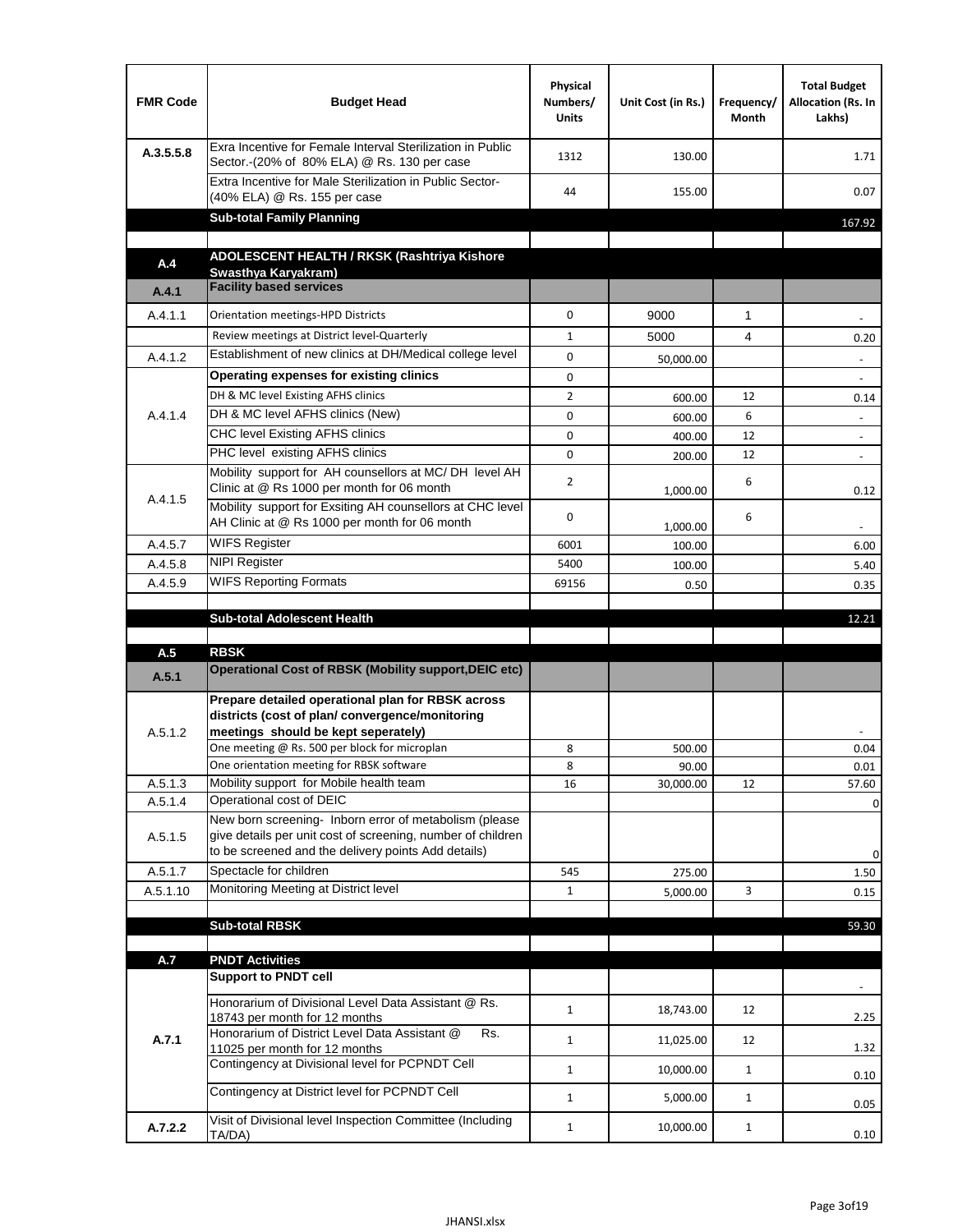| <b>FMR Code</b> | <b>Budget Head</b>                                                                                                                              | Physical<br>Numbers/<br><b>Units</b> | Unit Cost (in Rs.) | Frequency/<br>Month | <b>Total Budget</b><br>Allocation (Rs. In<br>Lakhs) |
|-----------------|-------------------------------------------------------------------------------------------------------------------------------------------------|--------------------------------------|--------------------|---------------------|-----------------------------------------------------|
| A.7.2.5         | Orientation of Member of District advisory Committee at<br><b>Divisional Level</b>                                                              | $\Omega$                             | 200,000.00         | $\mathbf{1}$        | $\overline{\phantom{a}}$                            |
| A.7.2.9         | Capacity building of DGCS, CJM, District officers, Nodal<br>Officers, Ultrasound Owners, ASHA and AWWs<br>workshop at Districts and Block level |                                      |                    |                     |                                                     |
|                 | <b>District level</b>                                                                                                                           | $\mathbf{1}$                         | 10,000.00          | $\mathbf{1}$        | 0.10                                                |
|                 | <b>Block level</b>                                                                                                                              | 8                                    | 5,000.00           | $\mathbf{1}$        | 0.40                                                |
|                 | <b>Sub-total PNDT activities</b>                                                                                                                |                                      |                    |                     | 4.32                                                |
|                 |                                                                                                                                                 |                                      |                    |                     |                                                     |
| A.8             | <b>Human Resources</b>                                                                                                                          |                                      |                    |                     |                                                     |
| A.8.1           | <b>Contractual Staff &amp; Services</b>                                                                                                         |                                      |                    |                     |                                                     |
| A.8.1.1         | <b>ANMs, Supervisory Nurses, LHVs</b>                                                                                                           |                                      |                    |                     |                                                     |
| A.8.1.1.1       | <b>ANMs</b>                                                                                                                                     |                                      |                    |                     |                                                     |
| A.8.1.1.1.a     | Honorarium of ANMs (New)                                                                                                                        | $\overline{2}$                       | 11,550.00          | 6                   | 1.39                                                |
|                 | Honorarium of ANMs (Existing)                                                                                                                   | 0                                    | 11,550.00          | 12                  |                                                     |
| A.8.1.1.1.f     | Honorarium of ANMs (New)                                                                                                                        | 8                                    | 11,550.00          | 6                   | 5.54                                                |
|                 | Honorarium of ANMs (Existing)<br><b>Staff Nurses</b>                                                                                            | 148                                  | 11,550.00          | 12                  | 205.13                                              |
| A.8.1.1.2       | <b>DH</b>                                                                                                                                       |                                      |                    |                     |                                                     |
| A.8.1.1.2.a     | Honorarium of SNs (New)                                                                                                                         |                                      |                    | 6                   | $\blacksquare$                                      |
| A.8.1.1.2.b     | Honorarium of SNs (Existing)                                                                                                                    | $\overline{2}$<br>75                 | 19,060.00          | 12                  | 2.29                                                |
|                 | <b>Staff Nurse-NRC</b>                                                                                                                          |                                      | 19,060.00          |                     | 171.54<br>$\overline{\phantom{a}}$                  |
|                 | Old, SNs @19060/Month for 12 months                                                                                                             | 4                                    | 19,060.00          | 12                  | 9.15                                                |
|                 | New, SNs @18150 per Month                                                                                                                       | 0                                    | 18,150.00          | 6                   |                                                     |
|                 | <b>Staff Nurse-SNCU</b>                                                                                                                         |                                      |                    |                     |                                                     |
| A.8.1.1.2.f     | Exiting Staff Nurse Honorarium @ Rs.19060/- p.m. for 12<br>months                                                                               | 8                                    | 19,060.00          | 12                  | 18.30                                               |
|                 | New Staff Nurse Honorarium @ Rs.18150/- p.m. for 6 months                                                                                       | 16                                   | 18,150.00          | 6                   | 17.42                                               |
|                 | <b>Staff Nurse-NBSU</b>                                                                                                                         |                                      |                    |                     |                                                     |
|                 | Staff Nurse Honorarium @ Rs.18150/- p.m. (For 6 Months)                                                                                         | 6                                    | 18,150.00          | 12                  | 13.07                                               |
| A.8.1.1.2.g     | Human Resource Pediatric Intencive Care unit (PICU)                                                                                             |                                      |                    |                     |                                                     |
|                 | Staff Nurses Honorarium @ Rs. 18,150 per months for 12<br>months                                                                                | 0                                    | 18,150.00          | 12                  |                                                     |
| A.8.1.2.1       | <b>Laboratory Technicians</b>                                                                                                                   |                                      |                    |                     |                                                     |
| A.8.1.2.1.a     | Honorarium of Laboratory Technician                                                                                                             |                                      |                    |                     |                                                     |
| A.8.1.3         | <b>Specialists</b>                                                                                                                              |                                      |                    |                     |                                                     |
| A.8.1.3.1.b     | Honorarium of Contractual Gynaecologists/Surgeons                                                                                               | 3                                    | 80,000.00          | 12                  | 28.80                                               |
| A.8.1.3.3       | Anesthetists                                                                                                                                    |                                      |                    |                     |                                                     |
| A.8.1.3.3.b     | Honorarium of Contractual Anesthetists                                                                                                          | 0                                    | 80,000.00          | 12                  | $\overline{\phantom{a}}$                            |
| A.8.1.3.5       | Specialists for CH (Pediatrician etc) in SNCU, NBSU, NRC                                                                                        |                                      |                    |                     |                                                     |
|                 | Existing @ 78650/month for 12 Months                                                                                                            | 0                                    | 78,650.00          | 12                  | $\Box$                                              |
| A.8.1.3.5.d     | New Peadiatrician Honorarium @ Rs.71500/- p.m. for 6<br>months                                                                                  | 3                                    | 71,500.00          | 6                   | 12.87                                               |
| A.8.1.3.7       | Dental surgeons and dentists                                                                                                                    |                                      |                    |                     |                                                     |
| A.8.1.3.7.a     | Honorarium of Dental Surgen                                                                                                                     |                                      |                    |                     | 10.05                                               |
| A.8.1.5         | <b>Medical Officers</b>                                                                                                                         |                                      |                    |                     |                                                     |
| A.8.1.5.2       | Honorarium of Medical Officers (New)                                                                                                            | $\overline{2}$                       | 41,580.00          | $\overline{2}$      | 1.66                                                |
|                 | Honorarium of Medical Officers (Existing)                                                                                                       | 0                                    | 41,580.00          | 12                  |                                                     |
|                 | MOs for SNCU/ NBSU/NRC etc                                                                                                                      |                                      |                    |                     |                                                     |
| A.8.1.5.6       | Old, MO @41580 per Month<br>New, Mo@39600 Per Month                                                                                             | 0                                    | 41,580.00          | 12                  |                                                     |
|                 | Human Resource Pediatric Intencive Care unit (PICU)                                                                                             | $\mathbf{1}$                         | 39,600.00          | 6                   | 2.38                                                |
|                 | Existing, MO Honorarium @ Rs/41580/ Month for 12 Months                                                                                         | $\mathbf 0$                          |                    | 12                  |                                                     |
|                 | New, MO Honorarium @ Rs. 39600 / Month for 6 Months                                                                                             | 0                                    | 41,580.00          | 6                   |                                                     |
| A.8.1.5.7       |                                                                                                                                                 |                                      | 39,600.00          |                     |                                                     |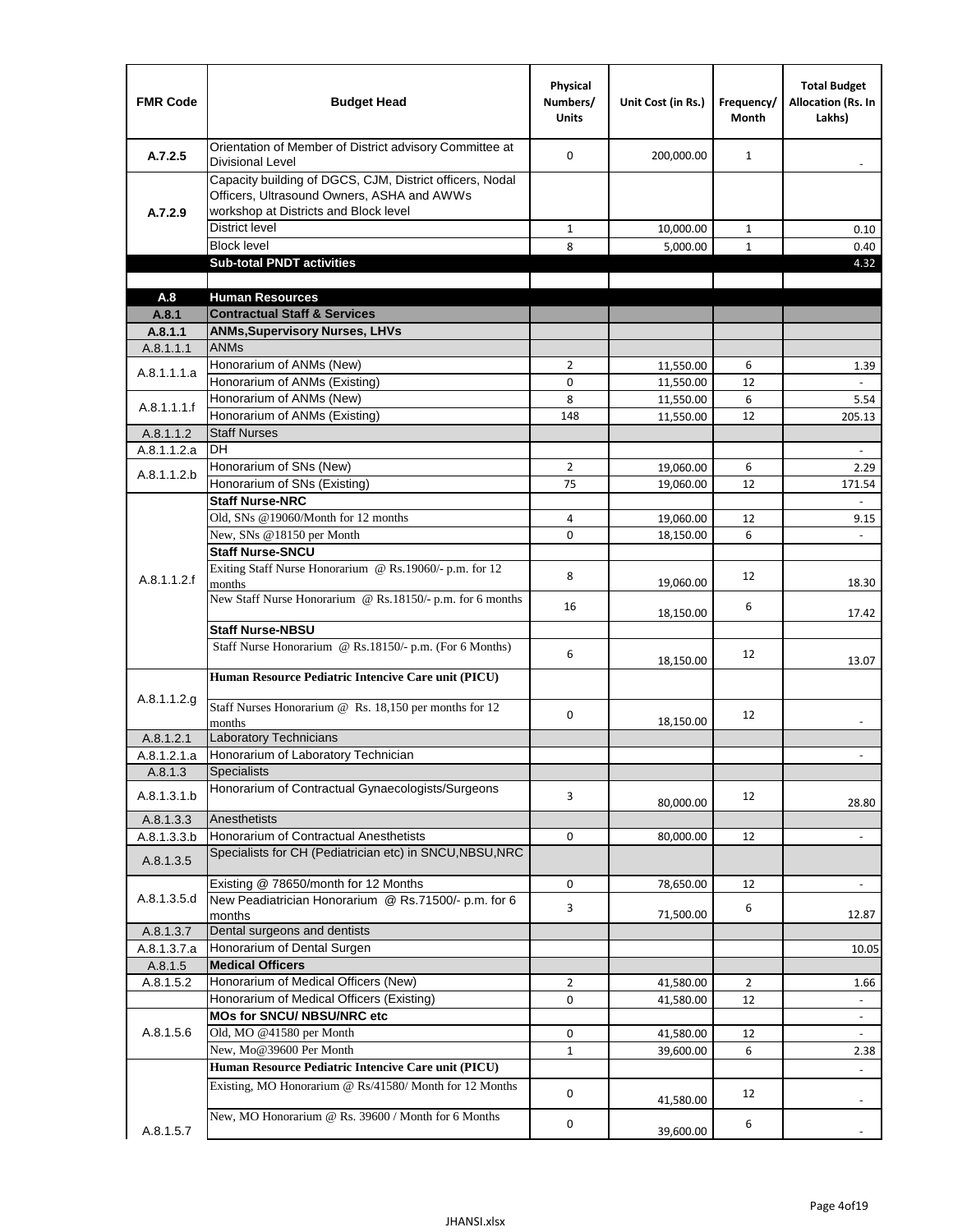| <b>FMR Code</b> | <b>Budget Head</b>                                                                    | Physical<br>Numbers/<br><b>Units</b> | Unit Cost (in Rs.)     | Frequency/<br>Month | <b>Total Budget</b><br>Allocation (Rs. In<br>Lakhs) |
|-----------------|---------------------------------------------------------------------------------------|--------------------------------------|------------------------|---------------------|-----------------------------------------------------|
|                 | Medical Officer/Training Coordinator, Honorarium at                                   |                                      |                        |                     |                                                     |
|                 | <b>Medical College</b><br>Old, Trg. Coord. @41580/month for 12 Month                  | 0                                    | 41,580.00              | 12                  |                                                     |
|                 | New, Trg. Coord.@39600/month for 6 Month                                              | $\mathbf{1}$                         | 39,600.00              | 6                   | 2.38                                                |
| A.8.1.7.2       | Honorarium of X-Ray Technician for 12 months                                          |                                      |                        |                     | 3.47                                                |
| A.8.1.7.4       | RBSK teams (Exclusive mobile health team & DEIC<br>Staff)                             |                                      |                        |                     |                                                     |
|                 | <b>MOs- AYUSH/MBBS</b>                                                                |                                      |                        |                     |                                                     |
|                 | Honoraria Existing MBBS                                                               | $\mathbf 0$                          | 41,675.00              | 12                  | $\omega$                                            |
|                 | <b>Honoraria New MBBS</b>                                                             | $\mathbf{1}$                         | 37,800.00              | 6                   | 2.27                                                |
| A.8.1.7.4.1     | Honoraria - BDS                                                                       | 6                                    | 40,516.00              | 12                  | 29.17                                               |
|                 | Honoraria - AYUSH (Existing)                                                          | 21                                   | 27,783.00              | 12                  | 70.01                                               |
|                 | Honoraria - AYUSH recruited upto March 16                                             | 4                                    | 26,460.00              | 12                  | 12.70                                               |
|                 | Honoraria - AYUSH New                                                                 | $\mathbf 0$                          | 25,200.00              | 6                   | $\overline{\phantom{a}}$                            |
|                 | <b>Staff Nurse</b>                                                                    | $\Omega$                             |                        |                     |                                                     |
|                 | Honoraria - Staff Nurse                                                               | 13                                   | 19,100.00              | 12                  | 29.80                                               |
| A.8.1.7.4.2     | <b>ANM</b>                                                                            |                                      |                        |                     |                                                     |
|                 | Honoraria - ANMs (Existing)                                                           | 3                                    | 11,576.00              | 12                  | 4.17                                                |
|                 | Honoraria - ANM (Recruited upto March 16)                                             | 0                                    | 11,025.00              | 12                  | ÷                                                   |
|                 | Honoraria - ANM (New)<br>Paramedical                                                  | $\mathbf 0$<br>$\mathbf 0$           | 10,500.00              | 6                   | $\blacksquare$                                      |
|                 | Honoraria - Paramedical                                                               | 15                                   | 13,753.00              | 12                  | 24.76                                               |
|                 | <b>Pharmacists</b>                                                                    | $\mathbf 0$                          |                        |                     |                                                     |
| A.8.1.7.4.3     | Honoraria - Pharmacist (Existing)                                                     | $\mathbf 0$                          | 14,884.00              | 12                  | $\blacksquare$                                      |
|                 | Honoraria - Pharmacist (Recruited upto March 16)                                      | $\mathbf{1}$                         | 14,175.00              | 12                  | 1.70                                                |
|                 | Honoraria - Pharmacist (New)                                                          | $\Omega$                             | 13,500.00              | 6                   |                                                     |
|                 | Sub Total RBSK mobile teams                                                           | $\Omega$                             |                        |                     | $\overline{\phantom{a}}$                            |
| A.8.1.7.5       | <b>Others</b>                                                                         |                                      |                        |                     |                                                     |
| A.8.1.7.5.1     | Honorarium of RMNCH/FP Counselors @ Rs.10760/- for                                    | $\overline{2}$                       | 10,760.00              | 12                  | 2.58                                                |
|                 | 12 months                                                                             |                                      |                        |                     |                                                     |
|                 | <b>Adolescent Health counselors</b>                                                   |                                      |                        |                     | $\blacksquare$                                      |
|                 | AH counselors at DH level (1st & 2nd phase)                                           | 2                                    | 13,891.00              | 12                  | 3.33                                                |
| A.8.1.7.5.2     | AH counselors DH level of 3nd phase<br>AH counselors at DH/MC level (New)             | $\mathbf 0$<br>0                     | 13,230.00              | 12<br>12            | $\blacksquare$                                      |
|                 | AH counsellors at CHC level                                                           | $\mathbf 0$                          | 12,600.00<br>13,230.00 | 6                   | $\overline{\phantom{a}}$<br>$\blacksquare$          |
|                 | <b>Nutriionist</b>                                                                    | $\mathbf 0$                          |                        |                     | $\overline{\phantom{a}}$                            |
| A.8.1.7.5.4     | Old, Nutrist. @17325 per Month for 12 months                                          | $\mathbf{1}$                         | 17,325.00              | 12                  | 2.08                                                |
|                 | New, Nutrist. $@16500$ per Month for 6 months                                         | 0                                    | 16,500.00              | 6                   | $\overline{\phantom{a}}$                            |
|                 | <b>HR for Cold Chain</b>                                                              | 0                                    |                        |                     |                                                     |
|                 | Hononarium of Cold Chain Handlers at Division level                                   | 1                                    | 11,430.00              | 12                  |                                                     |
|                 | Hononarium of Cold Chain Handlers at District level                                   |                                      |                        |                     | 1.37                                                |
|                 | Hononarium of Technician (Refeigator Machenic) at                                     | $\mathbf{1}$                         | 11,430.00              | 12                  | 1.37                                                |
|                 | <b>Division level</b>                                                                 | 0                                    | 19,060.00              | 12                  | ۰                                                   |
|                 | Technician (Refeigator Machenic) at District level                                    | 1                                    | 19,060.00              | 12                  | 2.29                                                |
| A.8.1.7.7       | Honararium of Vaccince Strore Keeper at Division level                                | 0                                    | 25,410.00              | 12                  |                                                     |
|                 | Honararium of Vaccince Van Driver at Division level                                   | 0                                    | 19,060.00              | 12                  | $\overline{\phantom{m}}$                            |
|                 | HR for Blood Bank Storage/Unit                                                        |                                      |                        |                     |                                                     |
|                 | Man Power Support at 89 Blood Banks                                                   |                                      |                        |                     | 20.06                                               |
|                 | Man Power Support at 118 Blood Storage Centre                                         |                                      |                        |                     | 4.80                                                |
|                 | Manpower support of 18 BCTV                                                           |                                      |                        |                     | 14.17                                               |
| A.8.1.7.8       | Staff for Training Institutes/ SIHFW/ Nursing Training                                |                                      |                        |                     |                                                     |
|                 | Incentive/ Awards etc. to SN, ANMs etc.                                               |                                      |                        |                     | 0                                                   |
|                 | SBA Trained ANMs at L1 SCs from 6th delivery every month                              | 0                                    |                        |                     | $\overline{\phantom{m}}$                            |
|                 |                                                                                       |                                      | 300.00                 |                     | $\frac{1}{2}$                                       |
|                 | SBA Trained ANMs/SNs at APHCs/PHCs starting from 16th<br>Delivery every month         | 0                                    | 300.00                 |                     |                                                     |
| A.8.1.8         | SBA Trained ANMs/SNs at Non FRU CHCs/BPHCs starting from<br>51st Delivery every month | 0                                    | 300.00                 |                     |                                                     |
|                 |                                                                                       |                                      |                        |                     |                                                     |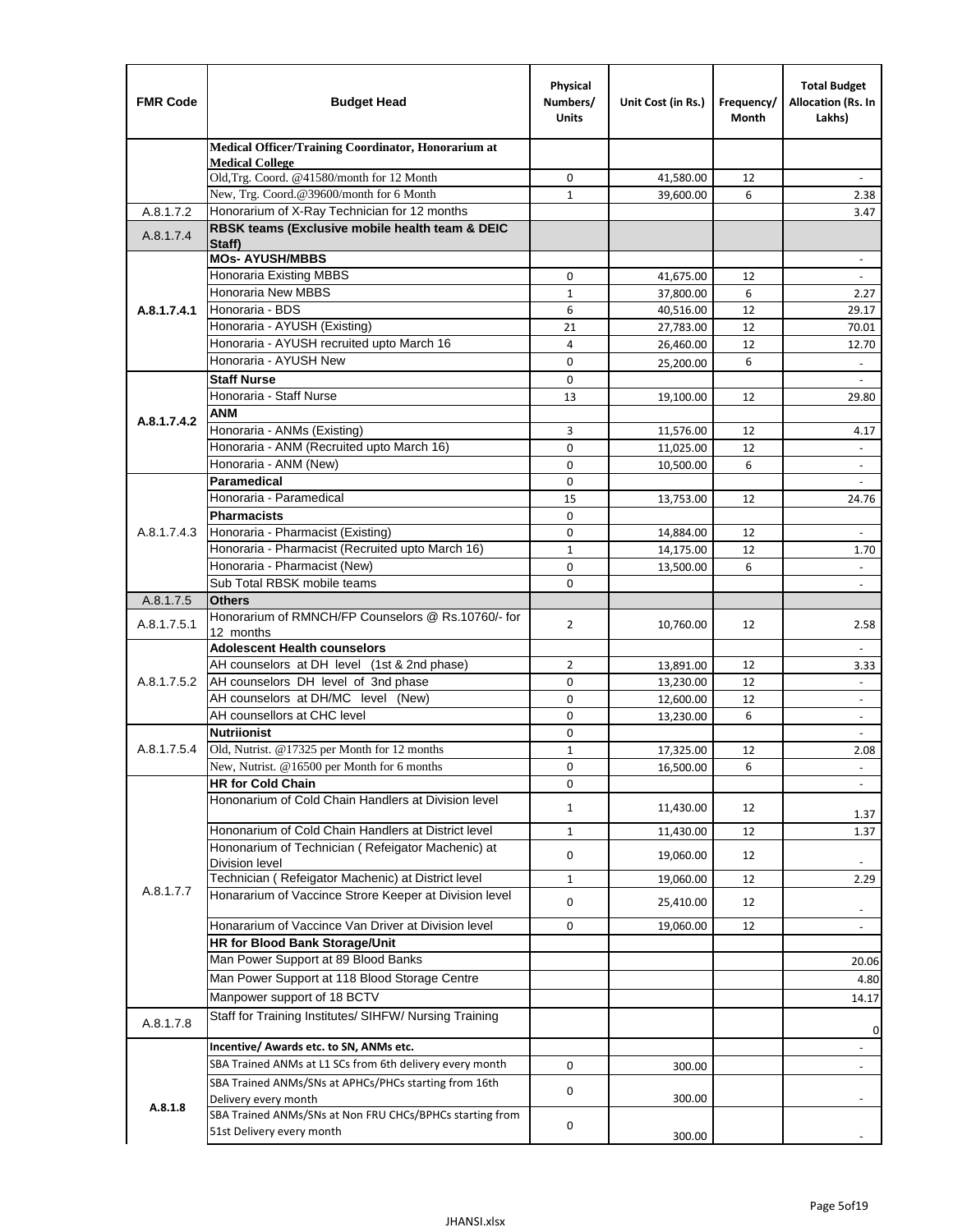| <b>FMR Code</b>  | <b>Budget Head</b>                                                                                      | Physical<br>Numbers/<br><b>Units</b> | Unit Cost (in Rs.)   | Frequency/<br>Month | <b>Total Budget</b><br>Allocation (Rs. In<br>Lakhs) |
|------------------|---------------------------------------------------------------------------------------------------------|--------------------------------------|----------------------|---------------------|-----------------------------------------------------|
|                  | Incentives for EMOC teams at below District level starting from<br>6th CS every month @Rs 3000/CS       | 0                                    | 3,000.00             |                     |                                                     |
| A.8.1.9          | Honorarium of Data Entry Operator at DH                                                                 |                                      |                      |                     | 1.83                                                |
| A.8.1.10         | <b>Other Incentives Schemes (Pl.Specify)</b>                                                            |                                      |                      |                     |                                                     |
| A.8.1.10.1       | Fixed difficult area Incentive                                                                          | 0                                    |                      |                     |                                                     |
| A.8.1.10.2       | FRU Operationalization for Gynae & anaesthetist<br>specialist on call from govt sector for NHPDs & HPDs | 60                                   | 3,000.00             |                     | 1.80                                                |
| A.8.1.10.3       | FRU Operationalization Gynaecologists specialist on call<br>for NHPDs & HPDs                            | 30                                   | 4,500.00             |                     | 1.35                                                |
| A.8.1.10.4       | FRU Operationalization anaesthetist specialist on call for<br><b>NHPDs &amp; HPDs</b>                   | 60                                   | 3,000.00             |                     | 1.80                                                |
| A.8.1.10.5       | Performance based Incentives to RMNCH+A Counsellors<br>in Family Planning @ Rs.50/ client               | 309                                  | 50.00                |                     | 0.15                                                |
| A.8.1.11         | <b>Support Staff for Health Facilities</b>                                                              |                                      |                      |                     |                                                     |
|                  | <b>HR-NRC</b>                                                                                           |                                      |                      |                     | $\overline{\phantom{a}}$                            |
|                  | Cook                                                                                                    |                                      |                      |                     |                                                     |
|                  | Old, Cook @7500 per Month for 12 months                                                                 | 1                                    | 7,500.00             | 12                  | 0.90                                                |
|                  | New, Cook @7500 per Month for 6 months<br><b>Care Taker</b>                                             | 0                                    | 7,500.00             | 6                   | $\blacksquare$                                      |
|                  | Old, Caretaker @6400 per Month for 12 months                                                            | 1                                    |                      | 12                  | 0.77                                                |
|                  | New, Caretaker @6400 per Month for 6 months                                                             | 0                                    | 6,400.00<br>6,400.00 | 6                   | $\overline{\phantom{a}}$                            |
|                  | <b>Cleaner</b>                                                                                          |                                      |                      |                     |                                                     |
|                  | Old, Cleaner @6400 per Month for 12 months                                                              | 1                                    | 6,400.00             | 12                  | 0.77                                                |
|                  | New, Cleaner @6400 per Month for 6 months                                                               | 0                                    | 6,400.00             | 6                   |                                                     |
|                  | <b>HR-SNCU</b>                                                                                          |                                      |                      |                     |                                                     |
| A.8.1.11.f       | Cleaner/ Ward Ayah/Security Guard                                                                       |                                      |                      |                     |                                                     |
|                  | Existing CL/WA Honorarium @ Rs. 6400/monty for 12<br>months                                             | 4                                    | 6,400.00             | 12                  | 3.07                                                |
|                  | New CL/WA/SG Honorarium @ Rs. 6400/month for 6<br>month                                                 | 14                                   | 6,400.00             | 6                   | 5.38                                                |
|                  | <b>Data Entry Oprator</b>                                                                               |                                      |                      |                     |                                                     |
|                  | old DEO Honorarium @ Rs.12000/- p.m. for 12 months                                                      | $\mathbf{1}$                         | 12,000.00            | 12                  | 1.44                                                |
|                  | New DEO Honorarium @ Rs.12000/- p.m. for 6 months                                                       | $\mathbf{1}$                         | 12,000.00            | 6                   | 0.72                                                |
|                  | Human Resource Pediatric Intencive Care unit (PICU)                                                     |                                      |                      |                     |                                                     |
|                  | Ward Aaya/Sweeper Honorarium @ Rs. 6400/Month for 6                                                     |                                      |                      |                     |                                                     |
|                  | months                                                                                                  | 0                                    | 6,400.00             | 6                   |                                                     |
|                  | Sub-total HR                                                                                            |                                      |                      |                     | 752.04                                              |
|                  |                                                                                                         |                                      |                      |                     |                                                     |
| A.9              | <b>TRAINING</b>                                                                                         |                                      |                      |                     |                                                     |
| A.9.1<br>A.9.1.3 | Skill lab<br>Training Motivation and follow up visit                                                    |                                      |                      |                     | 0                                                   |
| A.9.3            | <b>Maternal Health Training</b>                                                                         |                                      |                      |                     | $\blacksquare$                                      |
| A.9.3.1.4        | Training of ANMs / LHVs in SBA                                                                          |                                      |                      |                     | $\overline{\phantom{a}}$                            |
| A.9.3.7          | Other maternal health training (please specify)                                                         |                                      |                      |                     | $\overline{\phantom{a}}$                            |
| A.9.3.7.1        | MDR training of District and Block level officials                                                      | $\overline{2}$                       | 22,950.00            |                     | 0.46                                                |
| A.9.3.7.5        | ANM Training on new ANC guidelines and HRPs                                                             |                                      |                      |                     |                                                     |
|                  | District level                                                                                          | 2                                    | 29,300.00            |                     | 0.59                                                |
|                  | <b>Block Level</b>                                                                                      | 8                                    | 31,050.00            |                     | 2.48                                                |
| A.9.10           | <b>Training (Nursing)</b>                                                                               |                                      |                      |                     |                                                     |
| A.9.10.1         | Strengthening of Existing Training Institutions/Nursing School<br>excluding infrastructure and HR.      | $\mathbf{1}$                         | 4,300,000.00         |                     | 43.00                                               |
| A.9.10.2         | New Training Institutions/School                                                                        | $\mathbf{1}$                         | 152,000.00           |                     | 1.52                                                |
|                  | <b>National Dewarming Day</b>                                                                           |                                      |                      |                     |                                                     |
| A.9.11.3         | Orientaion meeting-District level                                                                       | 1                                    | 5000                 | $\overline{2}$      | 0.10                                                |
|                  | Orientaion meeting-Block level                                                                          | 8                                    | 7500                 | $\overline{2}$      | 1.20                                                |
| A.9.12           | <b>RBSK training</b>                                                                                    |                                      |                      |                     |                                                     |
| A.9.12.1         | RBSK Training -Training of Mobile health team -<br>technical and managerial (5 days)                    |                                      |                      |                     | 28.97                                               |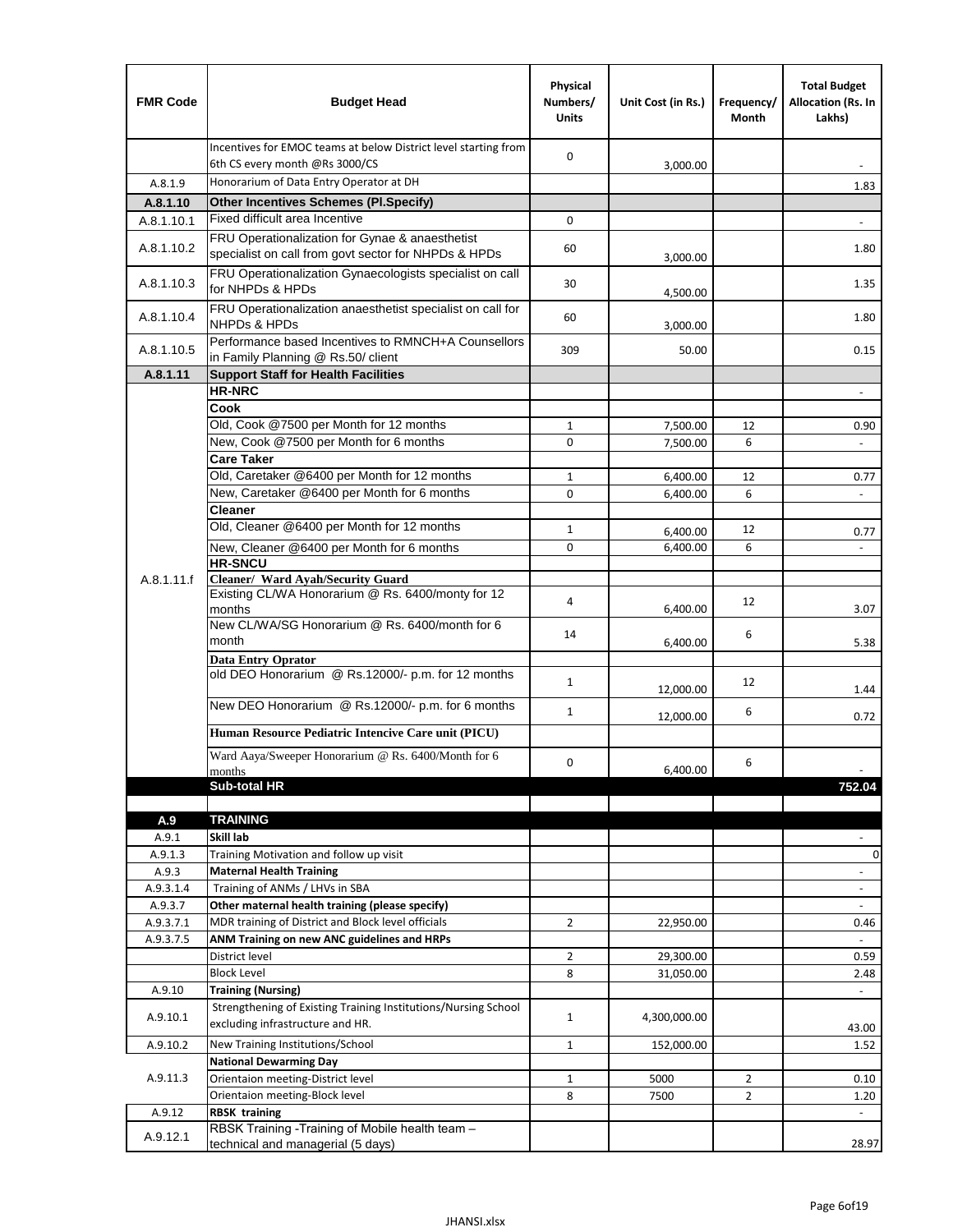| <b>FMR Code</b> | <b>Budget Head</b>                                                                          | Physical<br>Numbers/<br><b>Units</b> | Unit Cost (in Rs.) | Frequency/<br><b>Month</b> | <b>Total Budget</b><br>Allocation (Rs. In<br>Lakhs) |
|-----------------|---------------------------------------------------------------------------------------------|--------------------------------------|--------------------|----------------------------|-----------------------------------------------------|
|                 |                                                                                             |                                      |                    |                            |                                                     |
|                 | <b>Sub-total Training</b>                                                                   |                                      |                    |                            | 78.32                                               |
| A.10            | <b>PROGRAMME MANAGEMENT</b>                                                                 |                                      |                    |                            |                                                     |
| A.10.2          | Contractual Staff for DPMSU recruited and in position                                       |                                      |                    |                            |                                                     |
| A.10.2.1        | District Programme Manager                                                                  | $\mathbf{1}$                         | 39,690.00          | 12                         | 4.76                                                |
| A.10.2.2        | District Accounts Manager                                                                   | 1                                    | 32,303.00          | 12                         | 3.88                                                |
| A.10.2.3        | District Data Manager                                                                       | $\mathbf{1}$                         | 22,050.00          | 12                         | 2.65                                                |
| A.10.2.4        | Consultants/ Programme Officers (Kindly Specify)                                            | $\mathbf 0$                          |                    |                            |                                                     |
|                 | Honorarium of RKSK Coordinator                                                              | 0                                    | 25,000.00          | 9                          | $\overline{\phantom{a}}$                            |
| A.10.2.5        | Accountants                                                                                 | 0                                    |                    |                            |                                                     |
| A.10.2.6        | Data Entry Operators                                                                        | 0                                    |                    |                            | $\overline{\phantom{a}}$                            |
| A.10.2.7        | Support Staff (Kindly Specify)                                                              | $\mathbf{1}$                         | 8,269.00           | 12                         | 0.99                                                |
| A.10.2.8.1      | Operational Cost for DPMU unit                                                              | $\mathbf{1}$                         | 89,250.00          | 12                         | 10.71                                               |
| A.10.2.8.5      | <b>DEIC Managers</b>                                                                        | $\mathbf{1}$                         | 33,000.00          | 10                         | 3.30                                                |
| A.10.3          | <b>Strengthening of Block PMU</b>                                                           |                                      |                    |                            |                                                     |
| A.10.3.1        | <b>Block Programme Manager</b>                                                              |                                      |                    |                            | 23.28                                               |
| A.10.3.2        | <b>Block Accounts Manager</b>                                                               |                                      | 12,128.00          | 12                         | 11.64                                               |
| A.10.3.7.1      | Operational Cost for BPMU unit                                                              | 8                                    | 15,000.00          | 12                         | 14.40                                               |
| A.10.6          | <b>Concurrent Audit system</b><br>Monthly Concurrent Audit                                  | $\mathbf{1}$                         | 4,500.00           | 12                         | 0.54                                                |
|                 | <b>Block Spesific Work</b>                                                                  | 8                                    | 500.00             | 12                         | 0.48                                                |
| A.10.7          | <b>Mobility Support, Field Visits</b>                                                       |                                      |                    |                            |                                                     |
| A.10.7.2        | DPMU/District                                                                               | 2                                    | 30,000.00          | 12                         | 7.20                                                |
| A.10.7.3        | <b>BPMU/Block</b>                                                                           | 8                                    | 30,000.00          | 12                         | 28.80                                               |
| A.10.8.1        | Vehicles for Divisional / AD office                                                         | $\overline{2}$                       | 30,000.00          | 12                         | 7.20                                                |
|                 |                                                                                             |                                      |                    |                            |                                                     |
|                 | <b>Sub-total Programme Management</b>                                                       |                                      |                    |                            | 119.84                                              |
|                 | Total of RMNCH+A                                                                            |                                      |                    |                            | 2,092.14                                            |
|                 |                                                                                             |                                      |                    |                            |                                                     |
| в               | Additionalities under NRHM (Mission Flexible Pool)                                          |                                      |                    |                            |                                                     |
| <b>B1</b>       | <b>ASHA</b>                                                                                 |                                      |                    |                            |                                                     |
| B1.1.1.3        | <b>Supplementary training for ASHAs</b>                                                     |                                      |                    |                            |                                                     |
| B1.1.1.3.1      | TOT of ASHA Trainer- I round (at RHFWTC)                                                    |                                      |                    |                            | 8.77                                                |
| B1.1.1.3.2      | Batch cost+Equipment+Module+ Monitoring Visit<br>TOT of ASHA Trainers -II Round (at RHFWTC) |                                      |                    |                            | 13.77                                               |
| B1.1.1.4        | Post training support and supervision                                                       |                                      |                    |                            | $\omega$ .                                          |
|                 | Supervision costs by ASHA facilitators<br>(12 months)                                       |                                      |                    |                            |                                                     |
| B1.1.1.4.1      |                                                                                             |                                      |                    |                            | 39.00                                               |
|                 | Supervision costs by ASHA facilitators<br>(6 months)                                        |                                      |                    |                            |                                                     |
| B1.1.1.4.2      | Monthly review Meeting of ASHA Sangini with BCPM                                            |                                      |                    |                            | 1.17                                                |
|                 | Performance Incentive/Other Incentive to ASHAs (if                                          |                                      |                    |                            |                                                     |
| B1.1.3          | any)                                                                                        |                                      |                    |                            |                                                     |
| B1.1.3.1        | <b>ASHA incentives under Maternal Health</b>                                                |                                      |                    |                            |                                                     |
| B1.1.3.1.2      | Maternal Death Audit Information                                                            | 106                                  | 200.00             |                            | 0.21                                                |
| B1.1.3.2        | Incentive to ASHA under Child Health<br>Incentive for Home Based Newborn Care programme     |                                      |                    |                            | ÷.                                                  |
| B1.1.3.2.1      |                                                                                             | 40374                                | 250.00             |                            | 100.94                                              |
| B1.1.3.2.4      | Incentive for referral of SAM cases to NRC @ Rs.50/Case                                     | 240                                  | 50.00              |                            | 0.12                                                |
| B1.1.3.2.5      | Incentive for follow up of discharge of SAM children from                                   | 240                                  |                    |                            |                                                     |
|                 | NRCs @ Rs. 100/ for 4 Follow up                                                             |                                      | 100.00             |                            | 0.24                                                |
| B1.1.3.3        | ASHA Incentives under family planning (ESB/ PPIUCD/<br>Others)                              |                                      |                    |                            |                                                     |
| B1.1.3.3.1      | ASHA PPIUCD incentive for accompanying the client for<br>PPIUCD insertion                   | 4000                                 | 150.00             |                            | 6.00                                                |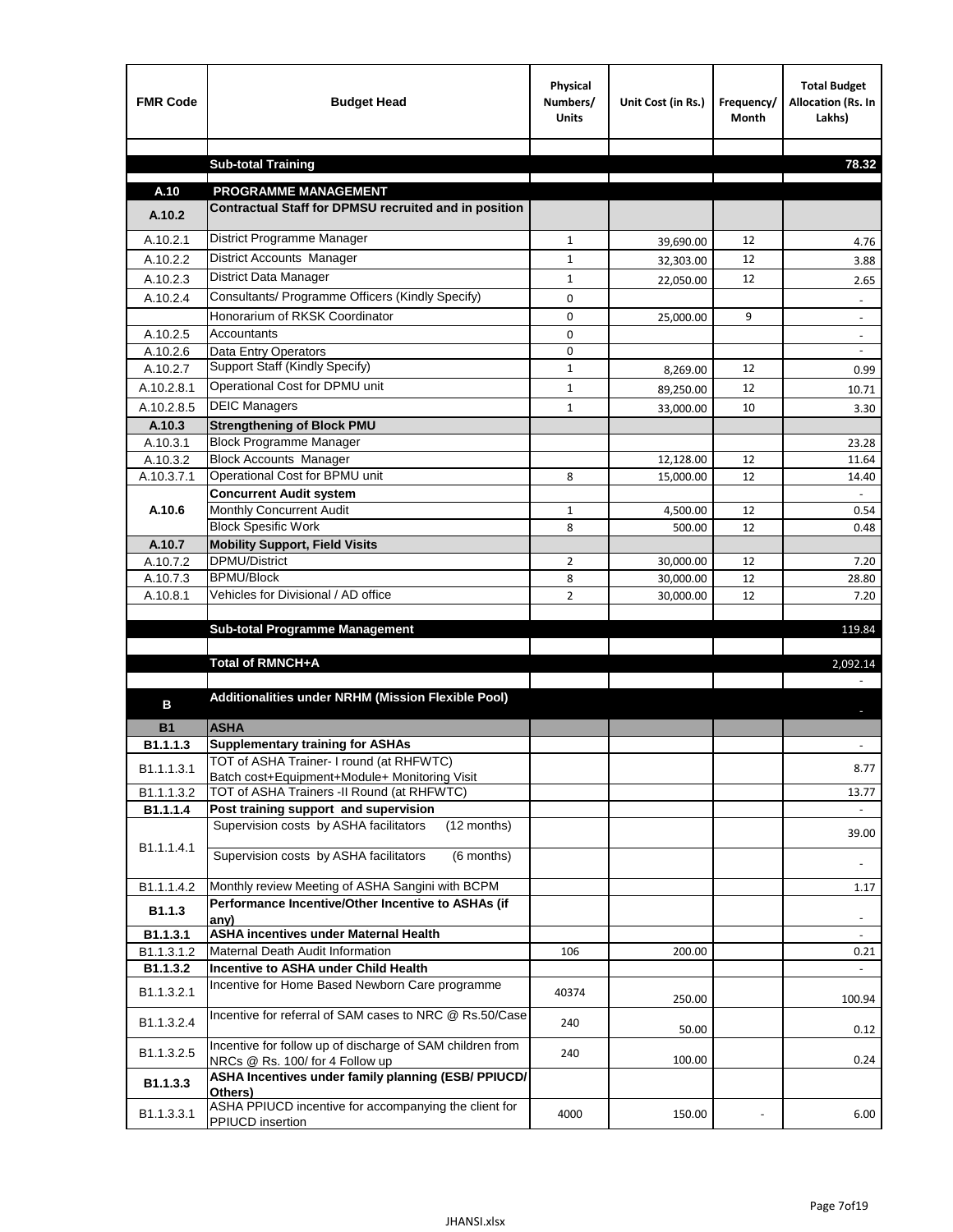| <b>FMR Code</b>            | <b>Budget Head</b>                                                                                                                                                    | Physical<br>Numbers/<br><b>Units</b> | Unit Cost (in Rs.) | Frequency/<br><b>Month</b> | <b>Total Budget</b><br><b>Allocation (Rs. In</b><br>Lakhs) |
|----------------------------|-----------------------------------------------------------------------------------------------------------------------------------------------------------------------|--------------------------------------|--------------------|----------------------------|------------------------------------------------------------|
|                            | ASHA incentive under ESB scheme for promoting<br>spacing of births @ 500/- per ASHA/client                                                                            | 532                                  | 500.00             |                            | 2.66                                                       |
| B <sub>1.1</sub> .3.3.2    | Spacing for 2 years after marriage @ 500/- per<br>ASHA/client                                                                                                         | 532                                  | 500.00             |                            | 2.66                                                       |
| B <sub>1.1</sub> .3.3.3    | ASHA Incentive under ESB scheme for promoting<br>adoption of limiting method upto two children @ Rs. 1000<br>per client                                               | 798                                  | 1,000.00           |                            | 7.98                                                       |
| B1.1.3.6                   | <b>ASHA Incentives (other)</b>                                                                                                                                        |                                      |                    |                            |                                                            |
| B <sub>1.1</sub> , 3, 5, 3 | ASHA incentive for NDD for 2 round                                                                                                                                    | 1260                                 | 100.00             | 2                          | 2.52                                                       |
| B <sub>1.1</sub> .3.6.1    | Amount to be released for 12 months for Routine<br>activities (4 month incentive for ASHAs those are yet to<br>be placed)                                             |                                      |                    |                            | 140.96                                                     |
| B <sub>1.1</sub> .3.6.4    | Incentive to ASHA Facilitator (12 Months)                                                                                                                             |                                      |                    |                            | 2.34                                                       |
| B <sub>1.1</sub> .3.6.5    | Reimbursement of travel expenses for accompanying a<br>woman to facility for surgical abortion (MVA/EVA) @<br>Rs.150/-per case                                        | 150                                  | 150.00             |                            | 0.23                                                       |
| B <sub>1.1</sub> , 3, 6, 6 | Reimbursement of travel expenses for accompanying a<br>woman to facility for medical abortion (MMA) @ Rs.225/-<br>per case                                            | 150                                  | 225.00             |                            | 0.34                                                       |
| B1.1.3.6.9                 | ASHA Torch (NO. of ASHA +AF) @ Rs. 262.20                                                                                                                             |                                      |                    |                            | 3.47                                                       |
| B1.1.3.7                   | Other (support provisions to ASHA such as uniform,<br>diarv. ASHA Ghar etc)                                                                                           |                                      |                    |                            |                                                            |
| B <sub>1.1</sub> .3.7.2    | ASHA Payment Voucher, Payment Register and VHIR<br>1.@ Rs. 25/ASHA, 2.@Rs.50/AF, 3.@Rs.150/block for<br>ASHa master payment register,<br>4. @Rs.174.5/ASHA/B1.1.3.7.2 |                                      |                    |                            | 2.56                                                       |
| B1.1.3.7.4                 | ASHA SAREE (TA/DA for Attending monthly meeting) No.<br>of ASHA+AF @ Rs.450                                                                                           |                                      |                    |                            | 5.96                                                       |
| B <sub>1.1</sub> .5.1      | Honorarium of Regional Coordinator                                                                                                                                    |                                      |                    |                            | 2.10                                                       |
| B1.1.5.2                   | Honararium of District Community Process Manager                                                                                                                      | $\mathbf{1}$                         | 32,303.00          | 12                         | 3.88                                                       |
| B1.1.5.3                   | Honararium of Block Community Process Manager                                                                                                                         | 8                                    | 12,000.00          | 12                         | 11.52                                                      |
|                            | Mobility cost for ARC/AMG                                                                                                                                             |                                      |                    |                            | 2.40                                                       |
| B <sub>1.1.5.4</sub>       | AMG cost                                                                                                                                                              | $\mathbf{1}$                         | 10,000.00          | $\mathbf{1}$               | 0.10                                                       |
|                            | Quarterly BCPM meeting at Divisional Head Quarter @                                                                                                                   |                                      |                    |                            | 0.46                                                       |
|                            | rs. 500/BCPM/qtr.                                                                                                                                                     |                                      |                    |                            |                                                            |
|                            | <b>Sub Total of ASHA</b>                                                                                                                                              |                                      |                    |                            | 362.35249                                                  |
|                            |                                                                                                                                                                       |                                      |                    |                            |                                                            |
| B.2                        | <b>Untied Fund</b>                                                                                                                                                    |                                      |                    |                            |                                                            |
| B <sub>2.3</sub>           | <b>CHCs</b>                                                                                                                                                           |                                      |                    |                            | 17.21                                                      |
| B <sub>2.4</sub>           | <b>PHCs</b>                                                                                                                                                           |                                      |                    |                            | 31.50                                                      |
|                            | <b>Sub Total of Untied Fund</b>                                                                                                                                       |                                      |                    |                            | 48.70619                                                   |
| <b>B9</b>                  | <b>Mainstreaming of AYUSH</b>                                                                                                                                         |                                      |                    |                            |                                                            |
| B.9.1                      | Medical Officers at CHCs/ PHCs (Only AYUSH)                                                                                                                           |                                      |                    |                            |                                                            |
| B.9.1.1                    | DH                                                                                                                                                                    | $\overline{2}$                       | 29,106.00          | 12                         | 6.99                                                       |
| B.9.1.2                    | <b>FRUs</b>                                                                                                                                                           | 4                                    | 29,106.00          | 12                         | 13.97                                                      |
| B.9.1.3                    | Non FRU SDH/ CHC                                                                                                                                                      | 8                                    | 29,106.00          | 12                         | 27.94                                                      |
| B.9.1.4                    | 24 X 7 PHC                                                                                                                                                            | 6                                    | 29,106.00          | 12                         | 20.96                                                      |
| B.9.1.5                    | Non-24 X 7 PHCs/ APHCs                                                                                                                                                | $\mathbf{1}$                         | 29,106.00          | 12                         | 3.49                                                       |
| <b>B.9.2</b>               | Other Staff Nurses and Supervisory Nurses/ AYUSH<br>pharmacists (Only AYUSH)                                                                                          |                                      |                    |                            |                                                            |
| B.9.2.1                    | DH                                                                                                                                                                    | $\mathbf{1}$                         | 10,914.75          | 12                         | 1.31                                                       |
| B.9.2.2                    | <b>FRUs</b>                                                                                                                                                           | $\overline{2}$                       | 10,914.75          | 12                         | 2.62                                                       |
| B.9.2.3                    | Non FRU SDH/ CHC                                                                                                                                                      | 6                                    | 10,914.75          | 12                         | 7.86                                                       |
| B.9.2.4                    | 24 X 7 PHC                                                                                                                                                            | $\mathbf{1}$                         |                    | 12                         |                                                            |
|                            | Non-24 X 7 PHCs                                                                                                                                                       |                                      | 10,914.75          |                            | 1.31                                                       |
| B.9.2.5                    |                                                                                                                                                                       | 0                                    | 10,914.75          | 12                         | $\blacksquare$                                             |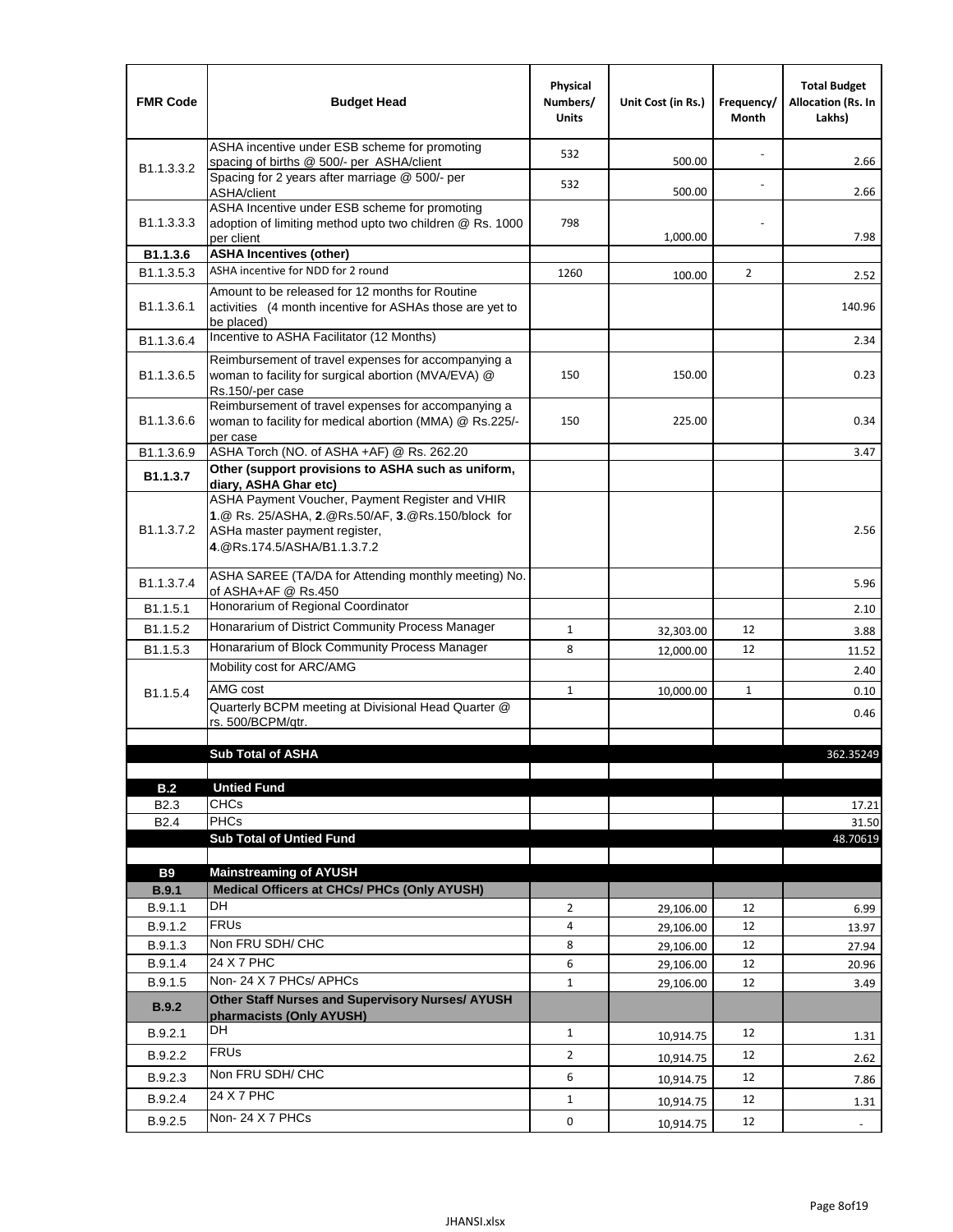| <b>FMR Code</b>               | <b>Budget Head</b>                                                                              | Physical<br>Numbers/<br><b>Units</b> | Unit Cost (in Rs.) | Frequency/<br>Month | <b>Total Budget</b><br>Allocation (Rs. In<br>Lakhs) |
|-------------------------------|-------------------------------------------------------------------------------------------------|--------------------------------------|--------------------|---------------------|-----------------------------------------------------|
|                               | Panchkarma Unit Lokbabdhu Rajnarayna Joint<br><b>Hospital, Lucknow</b>                          |                                      |                    |                     |                                                     |
| B.9.2.6                       | Honararium of Panchkarma Technician (1Male and 1<br>Female)                                     | 0                                    | 10,000.00          | 12                  |                                                     |
|                               | Honorarium of Panchkarma Attendent                                                              | 0                                    | 8,000.00           | 12                  |                                                     |
|                               | Lumpsum amount for Sweeper (Safai Karmi)                                                        |                                      |                    |                     | 0                                                   |
| <b>B9.3</b>                   | <b>Other Activities (Excluding HR)</b>                                                          |                                      |                    |                     |                                                     |
| B9.3.1                        | Contingency AYUSH wings                                                                         | $\mathbf{1}$                         | 20,000.00          |                     | 0.20                                                |
| B9.3.3                        | Establishment of Panchkarma Unit                                                                |                                      |                    |                     | $\mathbf 0$                                         |
| B9.3.4                        | Construction of AYUSH Wing                                                                      | 0                                    | 3,000,000.00       |                     |                                                     |
|                               |                                                                                                 |                                      |                    |                     |                                                     |
|                               | Sub Total of Mainstreaming of AYUSH                                                             |                                      |                    |                     | 86.64                                               |
|                               |                                                                                                 |                                      |                    |                     |                                                     |
| <b>B10</b>                    | <b>IEC-BCC NRHM</b>                                                                             |                                      |                    |                     |                                                     |
| B.10.3.5                      | <b>Girls Child Day</b><br><b>Division level</b>                                                 | $\mathbf{1}$                         | 50,000.00          | 1                   | 0.50                                                |
|                               | <b>Block level</b>                                                                              | 8                                    | 10,000.00          | $\mathbf{1}$        | 0.80                                                |
| <b>B.10.7</b>                 | Priniting activities (please specify)                                                           |                                      |                    |                     |                                                     |
| B.10.7.1                      | SM booklet @Rs 20.00 for all ANCs                                                               | 45617                                | 20.00              |                     | 9.12                                                |
|                               | MCP card @ Rs 10 for all ANCs                                                                   | 45617                                | 10.00              |                     | 4.56                                                |
| <b>B.10.7.4</b><br>B.10.7.4.1 | <b>Other printing</b><br><b>IEC-BCC Material for NDD</b>                                        |                                      |                    |                     |                                                     |
|                               | IEC material, poster, banner @ Rs. 14000 per block for 2<br>round                               | 8                                    | 14000              | $\overline{2}$      | 2.24                                                |
|                               | Teaching and community hand bills/pumphlets and check<br>list @ Rs. 14000 per block for 2 round | 8                                    | 14000              | 2                   | 2.24                                                |
|                               | 5 Fipchart per block @ Rs. 200 per Flip chart( one time)                                        | 40                                   | 200                | 1                   | 0.08                                                |
|                               | AWW and Teacher hand out @ Rs. 7 each for 2 round                                               | 3001                                 | $\overline{7}$     | 2                   | 0.42                                                |
|                               | ASHA hand out @ Rs. 2 each for 2 round                                                          | 1260                                 | $\overline{2}$     | $\overline{2}$      | 0.05                                                |
|                               | <b>AFHC cards</b>                                                                               |                                      |                    |                     |                                                     |
| <b>B.10.7.4.2</b>             | For DH & MC level Existing AFHS clinics<br>For CHC level Existing AFHS clinics                  | $\overline{2}$<br>0                  | 0.50<br>0.50       | 2000<br>2000        | 0.02<br>$\overline{\phantom{a}}$                    |
|                               | For PHC level existing AFHS clinics                                                             | 0                                    | 0.50               | 2000                | $\bar{\phantom{a}}$                                 |
|                               | AFHC Register (3 register per clinic)                                                           | 6                                    | 150.00             | $\mathbf{1}$        | 0.01                                                |
|                               | Printing of RBSK card and registers                                                             | 0                                    |                    |                     |                                                     |
|                               | MHT Register for AWC                                                                            | 208                                  | 100.00             | $\mathbf{1}$        | 0.21                                                |
|                               | MHT Register for School<br>(Class-1 to 12)                                                      | 732                                  | 100.00             | $\mathbf{1}$        | 0.73                                                |
| B.10.7.4.3                    | RBSK Format (microplan, reporting) @ Rs. 3000/ per<br>block                                     | 8                                    | 3,000.00           | $\mathbf{1}$        | 0.24                                                |
|                               | RBSK card for children of AWC and School                                                        |                                      |                    |                     |                                                     |
|                               | AWC (Twice in year)                                                                             | 103780                               | 1.20               |                     | 1.25                                                |
|                               | School (Class 1 to 12)                                                                          | 365788                               | 0.75               |                     | 2.74                                                |
|                               | <b>Sub Total IEC</b>                                                                            |                                      |                    |                     | 25.21                                               |
|                               |                                                                                                 |                                      |                    |                     |                                                     |
| <b>B.11</b>                   |                                                                                                 |                                      |                    |                     |                                                     |
| B.11.2.5                      | Recurring support of 18 BCTV                                                                    |                                      |                    |                     | 2.51                                                |
|                               |                                                                                                 |                                      |                    |                     |                                                     |
| <b>B14</b>                    | Innovations (if any)<br>Religious and Community Leaders Meet @ Rs.                              |                                      |                    |                     |                                                     |
| B14.6                         | 10000/District/meeting<br>Rogi Sahayata Kendra @ Rs. 664200 including 5%                        | $\mathbf{1}$                         | 10,000.00          |                     | 0.10                                                |
| B14.11                        | increment in HR cost                                                                            |                                      |                    |                     |                                                     |
| B14.12                        | AAA Platform - Monitoring & Microplanning meeting for<br>frontline workers                      |                                      |                    |                     |                                                     |
|                               | Nurse Mentor Programme and Establishment of Mini                                                |                                      |                    |                     |                                                     |
|                               | <b>Skill Lab</b>                                                                                |                                      |                    |                     |                                                     |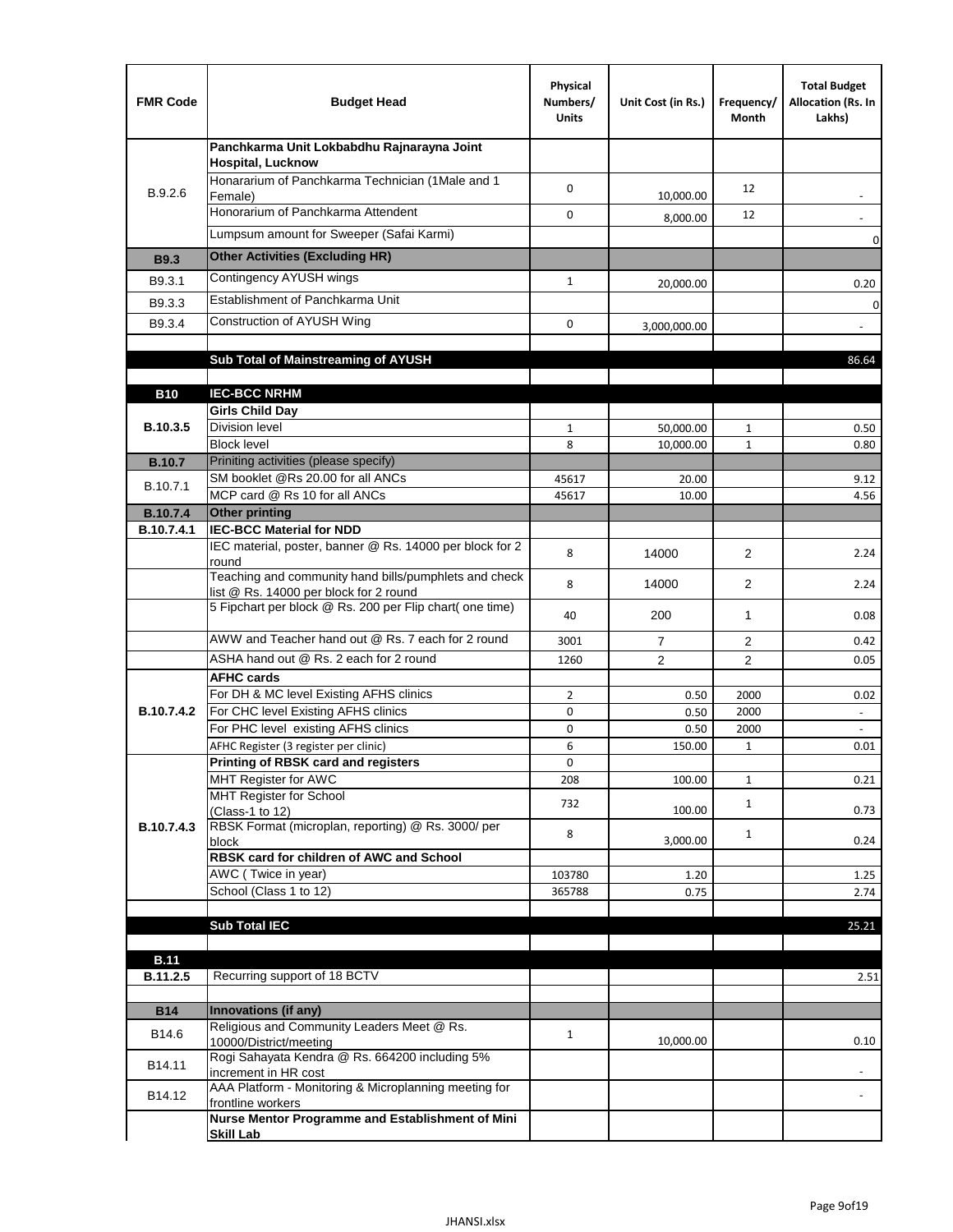| <b>FMR Code</b>   | <b>Budget Head</b>                                                                              | Physical<br>Numbers/<br><b>Units</b> | Unit Cost (in Rs.) | Frequency/<br><b>Month</b> | <b>Total Budget</b><br>Allocation (Rs. In<br>Lakhs) |
|-------------------|-------------------------------------------------------------------------------------------------|--------------------------------------|--------------------|----------------------------|-----------------------------------------------------|
| B14.19            | Honoraium of Naurse Mentor (Existing)                                                           | 0                                    | 38,588.00          | 12                         | $\sim$                                              |
|                   | Honoraium of Naurse Mentor for 12 montys (New)                                                  | 0                                    | 36,750.00          | 12                         |                                                     |
|                   | Honoraium of Naurse Mentor fro 10 months (New)                                                  | 0                                    | 36,750.00          | 10                         | $\sim$                                              |
| B14.22            | Training Strategy for Village Health and Nutrition Days<br>(VHNDs)                              |                                      |                    |                            | 5.10                                                |
|                   | Free Transport Facilities to PLHIV(People Living with                                           |                                      |                    |                            |                                                     |
| B14.25            | <b>HIV)</b> for treatment                                                                       |                                      |                    |                            |                                                     |
|                   | On ART cost                                                                                     |                                      |                    |                            | 8.42                                                |
|                   | PRE ART Cost                                                                                    |                                      |                    |                            | 2.78                                                |
|                   | <b>KAYAKALP' Award Scheme</b>                                                                   |                                      |                    |                            |                                                     |
|                   | Training for Swachha Bharat Abhiyan                                                             |                                      |                    |                            |                                                     |
|                   | Awareness cum Internal Assessors Training Workshop @                                            |                                      |                    |                            |                                                     |
|                   | Rs. 33000/Disitrict                                                                             |                                      |                    |                            | 0.33                                                |
|                   | District level Hospital Rs. 20000/District                                                      |                                      |                    |                            | 0.20                                                |
|                   | <b>CHC</b> level<br><b>PHC</b> level                                                            | $\overline{2}$                       | 15,000.00          |                            | 0.30                                                |
|                   |                                                                                                 | 9                                    | 6,000.00           |                            | 0.54                                                |
| B14.29            | <b>Internal Assessment</b>                                                                      |                                      |                    |                            |                                                     |
|                   | District level Hospital (Quarterly)                                                             | 2                                    | 2,000.00           | 4                          | 0.16                                                |
|                   | CHC level (Quarterly)                                                                           | $\overline{2}$                       | 1,000.00           | 4                          | 0.08                                                |
|                   | PHC level (Quarterly)                                                                           | 9                                    | 500.00             | 4                          | 0.18                                                |
|                   | <b>Peer Assessment</b>                                                                          |                                      |                    |                            |                                                     |
|                   | <b>District level Hospital</b>                                                                  | 2                                    | 25.000.00          |                            | 0.50                                                |
|                   | <b>CHC</b> level                                                                                | $\overline{2}$                       | 10,000.00          |                            | 0.20                                                |
|                   | PHC level                                                                                       | 9                                    | 5,000.00           |                            | 0.45                                                |
|                   | Matritwa Saptah                                                                                 |                                      |                    |                            |                                                     |
|                   | District level activities @Rs 50000                                                             | $\mathbf{1}$                         | 50,000.00          |                            | 0.50                                                |
|                   | Mobility support @ Rs 17600/block                                                               | 8                                    | 17,600.00          |                            | 1.41                                                |
| B14.33            | Printing of formats, reports and HRP register @ 50/ANM                                          | 373                                  | 50.00              |                            | 0.19                                                |
|                   | <b>IEC Support</b>                                                                              |                                      |                    |                            |                                                     |
|                   | District level                                                                                  | $\mathbf{1}$                         | 2,500.00           |                            | 0.03                                                |
|                   | <b>Block Level</b>                                                                              | 8                                    | 25,000.00          |                            | 2.00                                                |
|                   | hoarding 5/dist & 1/FRU & 1/block @ Rs. 2000/-                                                  | 16                                   | 2,000.00           |                            | 0.32                                                |
|                   | <b>Gestational Diabetes Mallitius Pilot - 18 districts</b>                                      |                                      |                    |                            |                                                     |
|                   |                                                                                                 | 389                                  |                    |                            |                                                     |
| B14.34            | Glucometer @ 1 /ANM+2/Block+2 additional<br>Procurement of Glucose 75mg, (2*all ANCs+24*5%GDMs) |                                      | 3,000.00           |                            | 11.67                                               |
|                   |                                                                                                 | 145978                               | 25.00              |                            | 36.49                                               |
|                   | Insulin 9 vials *5% ANCs                                                                        | 20529                                | 50.00              |                            | 10.26                                               |
|                   | with syringe (900 units/+18 syringes)                                                           | 41058                                | 20.00              |                            | 8.21                                                |
|                   | <b>Misoprost Distribution for Home Deliveries</b><br>Printing of registers @ Rs50.00 each       |                                      |                    |                            |                                                     |
|                   | Budget for Tab Mesoprostol procurement in Lakh                                                  |                                      |                    |                            | $\overline{\phantom{a}}$                            |
| B14.35            | ASHA Incentive @ Rs.100.00 each case in Lakh                                                    |                                      |                    |                            | $\overline{\phantom{a}}$                            |
|                   | Block level ANM/ ASHAs training @ 23650/ in Lakh                                                |                                      |                    |                            | $\overline{\phantom{a}}$                            |
|                   | District Orientation meeting @Rs 20000, in Lakh                                                 |                                      |                    |                            | $\overline{\phantom{a}}$                            |
|                   | <b>Sub Total Innovation</b>                                                                     |                                      |                    |                            | 90.41                                               |
| <b>B15</b>        | <b>Planning, Implementation and Monitoring</b>                                                  |                                      |                    |                            |                                                     |
| B <sub>15.2</sub> | <b>Quality Assurance</b>                                                                        |                                      |                    |                            |                                                     |
| B15.2.2           | <b>Division Level Human Resource</b>                                                            | 0                                    |                    |                            |                                                     |
|                   | Honorarium of Existing Divisonal Consultant -Quality @                                          |                                      |                    |                            |                                                     |
|                   | Rs. 45000/month for 10 months                                                                   | $\mathbf{1}$                         | 45,000.00          | 10                         | 4.50                                                |
|                   | Honorarium of Vacant Divisonal Consultant -Quality @                                            |                                      |                    |                            |                                                     |
|                   | Rs. 45000/month for 2 months                                                                    | 0                                    | 45,000.00          | $\overline{2}$             |                                                     |
|                   | Honararium of Existing Divisonal Consultant - Public                                            | $\mathbf{1}$                         | 45,000.00          | $\overline{2}$             | 0.90                                                |
|                   | Health @ Rs.45000/PM for 10 Months                                                              |                                      |                    |                            |                                                     |
|                   | Honararium of Vacant Divisonal Consultant - Public Health<br>@ Rs.45000/PM for 2 Months         | 0                                    | 45,000.00          | 10                         | $\blacksquare$                                      |
|                   | Data Entry Operator @Rs 12000/PM for 2 Month ("New                                              | $\mathbf{1}$                         | 12,000.00          | $\overline{2}$             | 0.24                                                |
|                   | Position)                                                                                       |                                      |                    |                            |                                                     |
|                   | <b>District Level Human Resource</b>                                                            |                                      |                    |                            |                                                     |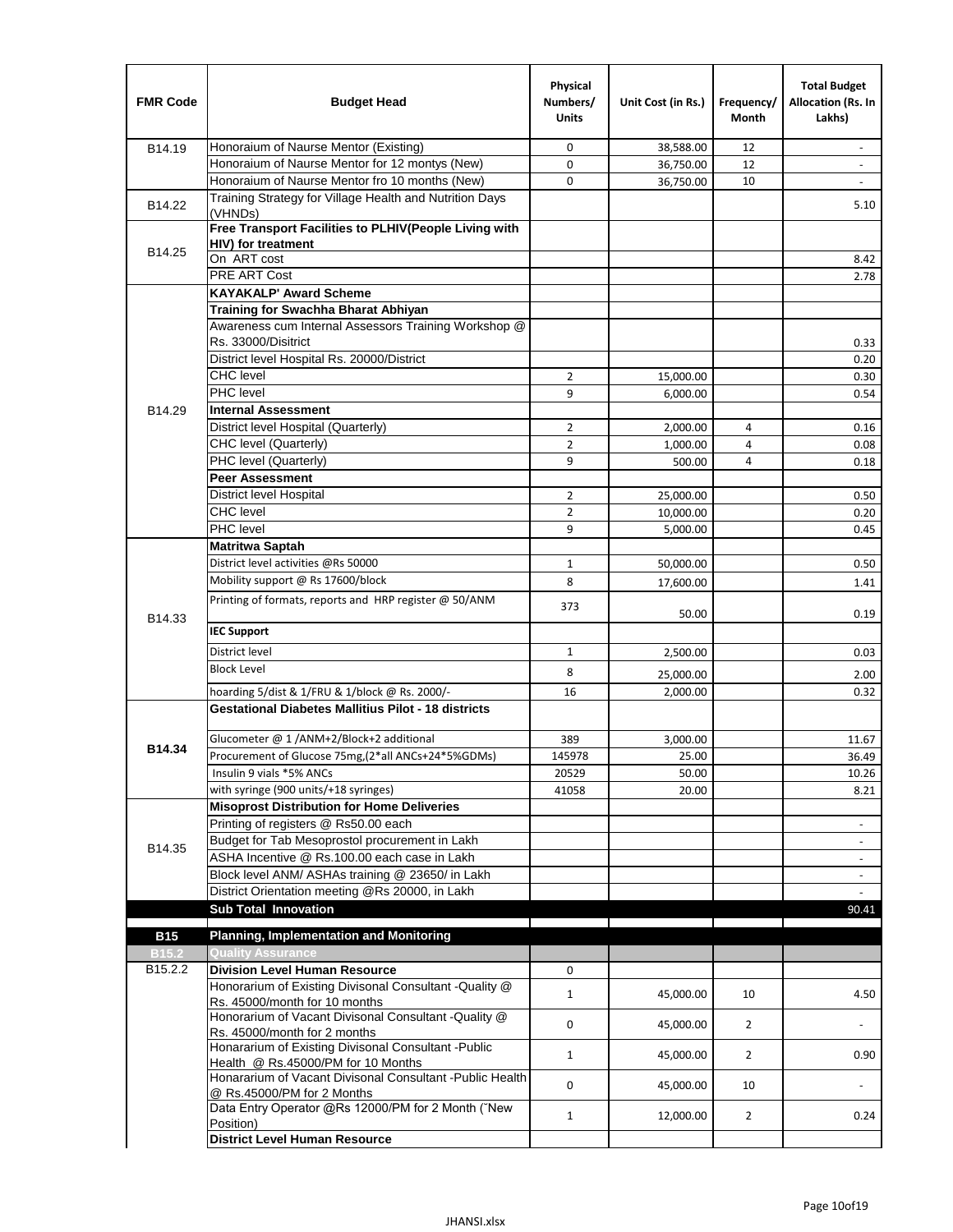| <b>FMR Code</b>         | <b>Budget Head</b>                                                                                | Physical<br>Numbers/<br><b>Units</b> | Unit Cost (in Rs.) | Frequency/<br>Month | <b>Total Budget</b><br>Allocation (Rs. In<br>Lakhs) |
|-------------------------|---------------------------------------------------------------------------------------------------|--------------------------------------|--------------------|---------------------|-----------------------------------------------------|
|                         | Honorarium of Existing District Consultant -Quality @ Rs.<br>40000/month for 10 months            | $\mathbf{1}$                         | 40,000.00          | 10                  | 4.00                                                |
|                         | Honorarium of Vacant District Consultant -Quality @ Rs.<br>40000/month for 2 months               | 0                                    | 40,000.00          | $\overline{2}$      |                                                     |
|                         | Honararium of Existing Hospital Quality Manager @<br>Rs.35000/PM for 10 Months                    | $\mathbf{1}$                         | 35,000.00          | 10                  | 3.50                                                |
|                         | Honararium of Vacant Hospital Quality Manager @<br>Rs.35000/PM for 2 Months                       | 0                                    | 35,000.00          | $\overline{2}$      |                                                     |
|                         | Data Entry Operator @ Rs 12000/PM for 2 Month ("New<br>Position)                                  | $\mathbf{1}$                         | 12,000.00          | $\overline{2}$      | 0.24                                                |
| B15.2.4                 | <b>Review meetings</b>                                                                            |                                      |                    |                     |                                                     |
| B <sub>15.2</sub> .4.2  | Division                                                                                          | $\overline{2}$                       | 5,000.00           |                     | 0.10                                                |
|                         | <b>District</b>                                                                                   | $\overline{2}$                       | 2,000.00           |                     | 0.04                                                |
|                         | Monitoring and Supportive Supervision Visits-Divisional<br>QUA (10 visits per month) for 6 months | 60                                   | 1,800.00           |                     | 1.08                                                |
| B15.2.5.2               | Monitoring and Supportive Supervision Visits-District<br>QUA (10 visits per month) for 6 months   | 60                                   | 1,200.00           |                     | 0.72                                                |
|                         | <b>Office Equipments-District &amp; Division</b>                                                  |                                      |                    |                     |                                                     |
|                         | <b>Division Level</b>                                                                             |                                      |                    |                     |                                                     |
|                         | Office Equipment @ Rs.3.5 Lac/Division                                                            |                                      |                    |                     | $\sim$                                              |
| B15.2.5.5               | Operational cost @ Rs.17000/-PM for 10 Month                                                      |                                      |                    |                     | $1.7\,$                                             |
|                         | <b>District Level</b>                                                                             |                                      |                    |                     |                                                     |
|                         | Office Equipment @ Rs.3.5 Lac/District                                                            | 0                                    | 350,000.00         | 1                   | $\sim$                                              |
|                         | Operational cost @ Rs.14000/-PM for 10 Month                                                      | $\mathbf{1}$                         | 14,000.00          | 10                  | 1.40                                                |
| B15.2.5.6               | <b>Operational Cost for District Hospitals</b>                                                    | $\mathbf{1}$                         | 2,000.00           |                     | 0.02                                                |
|                         | <b>Sub Total Quality Assurance</b>                                                                |                                      |                    |                     | 18.44                                               |
|                         |                                                                                                   |                                      |                    |                     |                                                     |
| B15.3                   | <b>Monitoring and Evaluation</b><br><b>HMIS</b>                                                   |                                      |                    |                     |                                                     |
| B15.3.1<br>B15.3.1.2    | Data Entry Operators at Block level                                                               |                                      |                    |                     | 12.22                                               |
| B15.3.1.3.1             | HR and Infrastructure for 100% service updation on<br><b>HMIS/MCTS Portal</b>                     |                                      |                    |                     | 3.58                                                |
| B <sub>15.3.1.5.2</sub> | Mobility Support for HMIS & MCTS at District level                                                |                                      |                    |                     | 0.29                                                |
| B15.3.1.6               | Printing of HMIS Formats                                                                          |                                      |                    |                     | 0.91                                                |
| B15.3.2.2               | Printing of MCTS follow-up formats/ services due list/ work<br>plan                               |                                      |                    |                     |                                                     |
| B15.3.2.7               | Internet Connectivity through LAN / data card                                                     |                                      |                    |                     | 0.42<br>0.76                                        |
| B15.3.2.8               | Procurement & Installation of VSAT (Capex)                                                        |                                      |                    |                     | 1.32                                                |
| B15.3.2.12              | Other office expenditure                                                                          |                                      |                    |                     | 1.68                                                |
| B15.3.2.13              | Printing of RCH Registers                                                                         |                                      |                    |                     | 0.39                                                |
|                         | <b>Sub Total of HMIS</b>                                                                          |                                      |                    |                     | 21.58                                               |
|                         |                                                                                                   |                                      |                    |                     |                                                     |
| <b>B.16</b>             | <b>PROCUREMENT</b><br><b>Procurement of Equipment</b>                                             |                                      |                    |                     |                                                     |
| B16.1                   | <b>Equipments for Blood Banks/ BSUs</b>                                                           |                                      |                    |                     |                                                     |
| B16.1.1.1               | Equipments For Blood banks/ BCSUs                                                                 |                                      |                    |                     | 2.65                                                |
|                         | <b>Equipments For BSUs</b>                                                                        |                                      |                    |                     | 3.65                                                |
| B16.1.2                 | Procurement of equipment: CH                                                                      |                                      |                    |                     |                                                     |
| B16.1.2.7               | Procurement of NRC Computer/Printer/UPS/Data Card @<br>Rs. 60000/NRC                              | $\mathbf{1}$                         | 60,000.00          | 0                   | 0.60                                                |
|                         | Procurement of Computer/Printer/UPS/Data Card -SNCUs                                              |                                      |                    |                     |                                                     |
| B16.1.2.8               | for VJB Female Hospital Lucknow                                                                   |                                      |                    |                     | $\pmb{0}$                                           |
| B16.1.2.9               | Procurement of Equipments for SNCUs for VAB Female                                                |                                      |                    |                     | $\pmb{0}$                                           |
| B16.1.6                 | Hospital lucknow<br><b>Equipments for RKSK &amp; RBSK</b>                                         |                                      |                    |                     |                                                     |
| B16.1.6.1               | <b>Equipments for AFHCs</b>                                                                       | 0                                    | 7,000.00           | $\mathbf{1}$        |                                                     |
|                         | <b>Equipment for Mobile health teams</b>                                                          | 0                                    |                    |                     |                                                     |
| B16.1.6.3.1             | No. of Vision Chart                                                                               | 32                                   |                    |                     |                                                     |
| *                       | (2 chart per team)                                                                                |                                      | 700                |                     | 0.22                                                |
|                         | No. of weighing scale (1 per team)                                                                | 16                                   | 1000               |                     | 0.16                                                |
| <b>B.16.2</b>           | No. of height scale standing (1 per team)<br><b>Procurement of Drugs</b>                          | 16                                   | 10000              |                     | 1.60                                                |
|                         | Procurement of drugs under child health (Vitamin A for                                            |                                      |                    |                     |                                                     |
| B.16.2.2.2              | BSPM) No. of Bottles                                                                              | 10289                                | 58.00              |                     | 5.97                                                |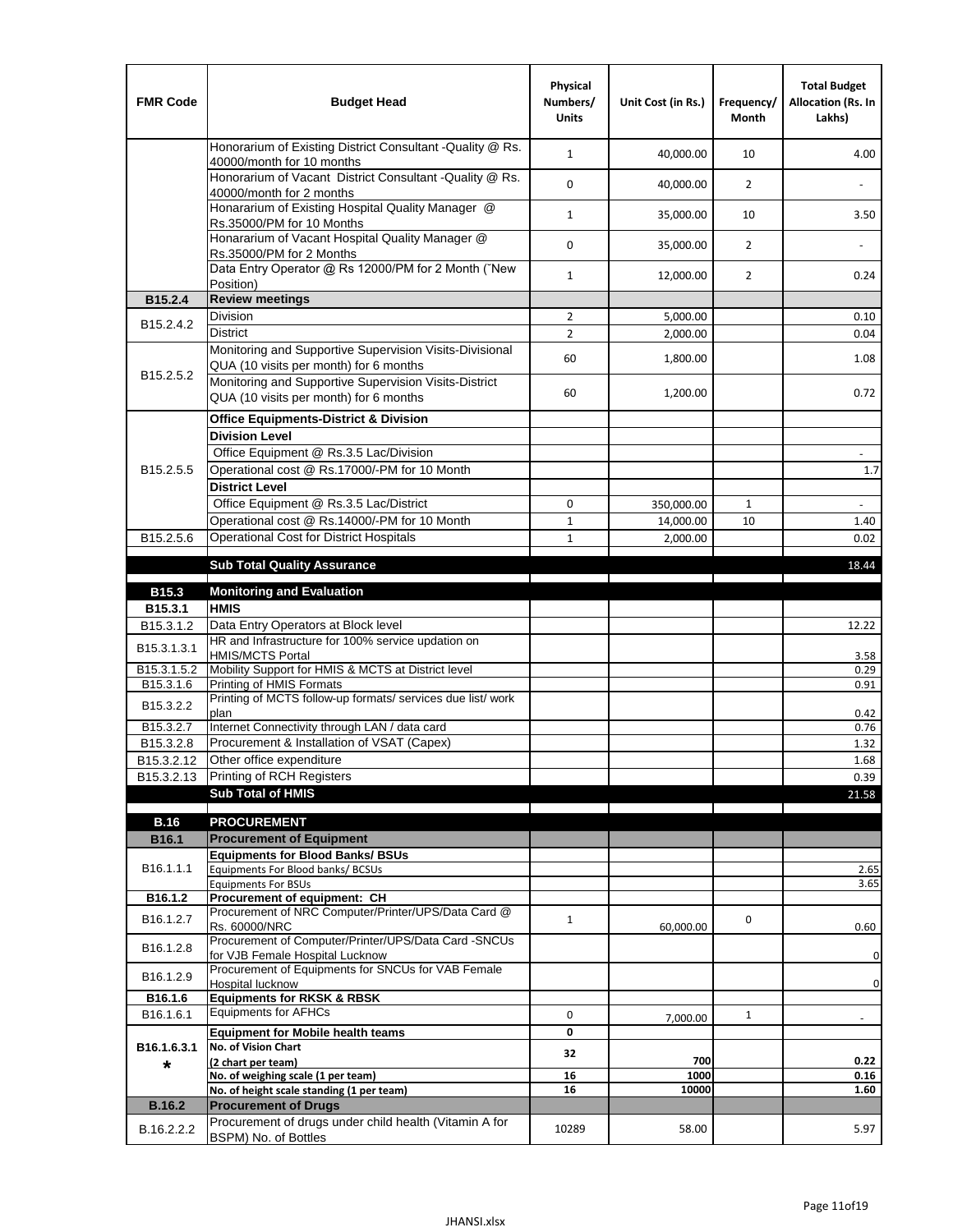| <b>FMR Code</b> | <b>Budget Head</b>                                                            | Physical<br>Numbers/<br>Units | Unit Cost (in Rs.) | Frequency/<br>Month | <b>Total Budget</b><br><b>Allocation (Rs. In</b><br>Lakhs) |
|-----------------|-------------------------------------------------------------------------------|-------------------------------|--------------------|---------------------|------------------------------------------------------------|
| B.16.2.4        | <b>Supplies for IMEP</b>                                                      |                               |                    |                     |                                                            |
| B.16.2.4.1      | Biomedical waste management - District level                                  |                               |                    |                     | 13.02                                                      |
| B.16.2.4.2      | Biomedical waste management - CHC/PHC level                                   | 6                             | 13,109.00          | 12                  | 9.44                                                       |
| B.16.2.4.3      | Cleaning/washing, house-keeping and laundry<br>management - District level    |                               |                    |                     | 16.80                                                      |
| B.16.2.4.4      | Cleaning/washing, house-keeping and laundry<br>management - CHC/PHC level     |                               |                    |                     | 11.84                                                      |
| B.16.2.4.7      | Cleanliness of Sub Centers for 6 months                                       | 324                           | 500.00             | 6                   | 9.72                                                       |
| B.16.2.5.2      | Replenishment of ASHA Drug Kit<br>@300/ Working ASHA                          |                               |                    |                     | 3.40                                                       |
| B.16.2.6        | <b>National Iron Plus Initiative (Drugs&amp;Supplies)</b>                     |                               |                    |                     |                                                            |
| B.16.2.6.1      | Children (6m - 60months)                                                      |                               |                    |                     |                                                            |
| B.16.2.6.1.a    | IFA Syrup (@Rs7.99paisa/50mlBottel)                                           | 243624                        | 7.99               |                     | 19.47                                                      |
| B.16.2.6.2      | Children 5 - 10 years                                                         |                               |                    |                     |                                                            |
| B.16.2.6.2.a    | IFA tablet small Pink (45mg) @ Rs. 0.182 per tablet, 32 tablet per<br>child)  | 113267                        | 5.82               |                     | 6.60                                                       |
| B.16.2.6.2.b    | <b>Albendazole Tablets</b>                                                    | 134346                        | 0.78               | 2                   | 2.10                                                       |
| B.16.2.6.3      | <b>WIFS (10-19 years)</b>                                                     |                               |                    |                     |                                                            |
| B.16.2.6.3.a    | IFA Tablet large blue 100 mg tablet @ Rs. 1.41 per 10 tablet for 12<br>months | 268672                        | 7.33               |                     | 19.69                                                      |
|                 | <b>Albendazole Tablets</b>                                                    |                               |                    |                     |                                                            |
| B.16.2.6.3.b    | For Adolescent Girls and boys (School going)                                  | 231442                        | 0.78               | $\overline{2}$      | 3.61                                                       |
|                 | For Adolescent Girls (out of School)                                          | 37230                         | 0.78               | $\overline{2}$      | 0.58                                                       |
| B.16.2.7        | Drugs & supplies for RBSK                                                     |                               |                    |                     |                                                            |
| B.16.2.7.1      | Medicine for Mobile health team                                               | 16                            | 5,000.00           |                     | 0.80                                                       |
| <b>B.16.2.8</b> | Drugs & supplies for AYUSH                                                    | 20                            | 100,000.00         |                     | 20.00                                                      |
| B.16.2.10       | Blood Bags for 93 functional Blood Bank                                       |                               |                    |                     | 3.57                                                       |
|                 | For Diagnostics Kits for 93 functional blood bank                             |                               |                    |                     | 3.79                                                       |
|                 | <b>Sub Total of Procurement</b>                                               |                               |                    |                     | 159.26                                                     |
| <b>B.18</b>     | <b>New Initiatives/ Strategic Interventions</b>                               |                               |                    |                     |                                                            |
|                 | <b>Ca Cx Screening</b>                                                        |                               |                    |                     |                                                            |
| <b>B.18.2</b>   |                                                                               |                               |                    |                     | 8                                                          |
|                 | 7+ Strategy<br><b>Family Planning</b>                                         |                               |                    |                     |                                                            |
| B18.4           | No of District Level Govt. COT @ Rs.30000/month for 12<br>month               | 0                             |                    | 12                  |                                                            |
|                 | Extra Incentive for Interval Sterilization @ Rs.260/case                      |                               | 30,000.00          |                     |                                                            |
|                 |                                                                               | 0                             | 260.00             |                     |                                                            |
|                 | Extra Incentive for NSV @ Rs.310/- case                                       | 0                             | 310.00             |                     |                                                            |
|                 | <b>Sub Total of New Innitiatives</b>                                          |                               |                    |                     | 8.00                                                       |
|                 |                                                                               |                               |                    |                     |                                                            |
| <b>B22</b>      | <b>Support Services</b><br><b>Support Strengthening NVBDCP</b>                |                               |                    |                     |                                                            |
|                 | Honorarium of Staff-At BRD Medical College                                    |                               |                    |                     |                                                            |
| B22.3           | Honorarium of Staff for 100 Bedded JE/AES Ward -At                            |                               |                    |                     | 0                                                          |
|                 | <b>BRD Medical College</b><br>Increament of Existing HR Catculated @ 5%       |                               |                    |                     | 0                                                          |
|                 | <b>Sub of Support Serveces</b>                                                |                               |                    |                     | 0                                                          |
|                 |                                                                               |                               |                    |                     |                                                            |
|                 |                                                                               |                               |                    |                     |                                                            |
| <b>B.23</b>     | Other Expenditures (Power Backup, Convergence etc)                            |                               |                    |                     |                                                            |
| B.23.1          | POL for Generators - District level Hospitals                                 | $\overline{2}$                | 35,000.00          | 12                  | 8.40                                                       |
| B.23.2          | POL for Generators - CHCs/PHCs                                                | 8                             | 17,500.00          | 12                  | 16.80                                                      |
|                 | <b>Sub Total of Power Backup</b>                                              |                               |                    |                     | 25.20                                                      |
|                 |                                                                               |                               |                    |                     |                                                            |
| <b>B.24</b>     | <b>Collaboration with Medical Colleges and Knowledge</b><br>partners          |                               |                    |                     |                                                            |
|                 |                                                                               |                               |                    |                     |                                                            |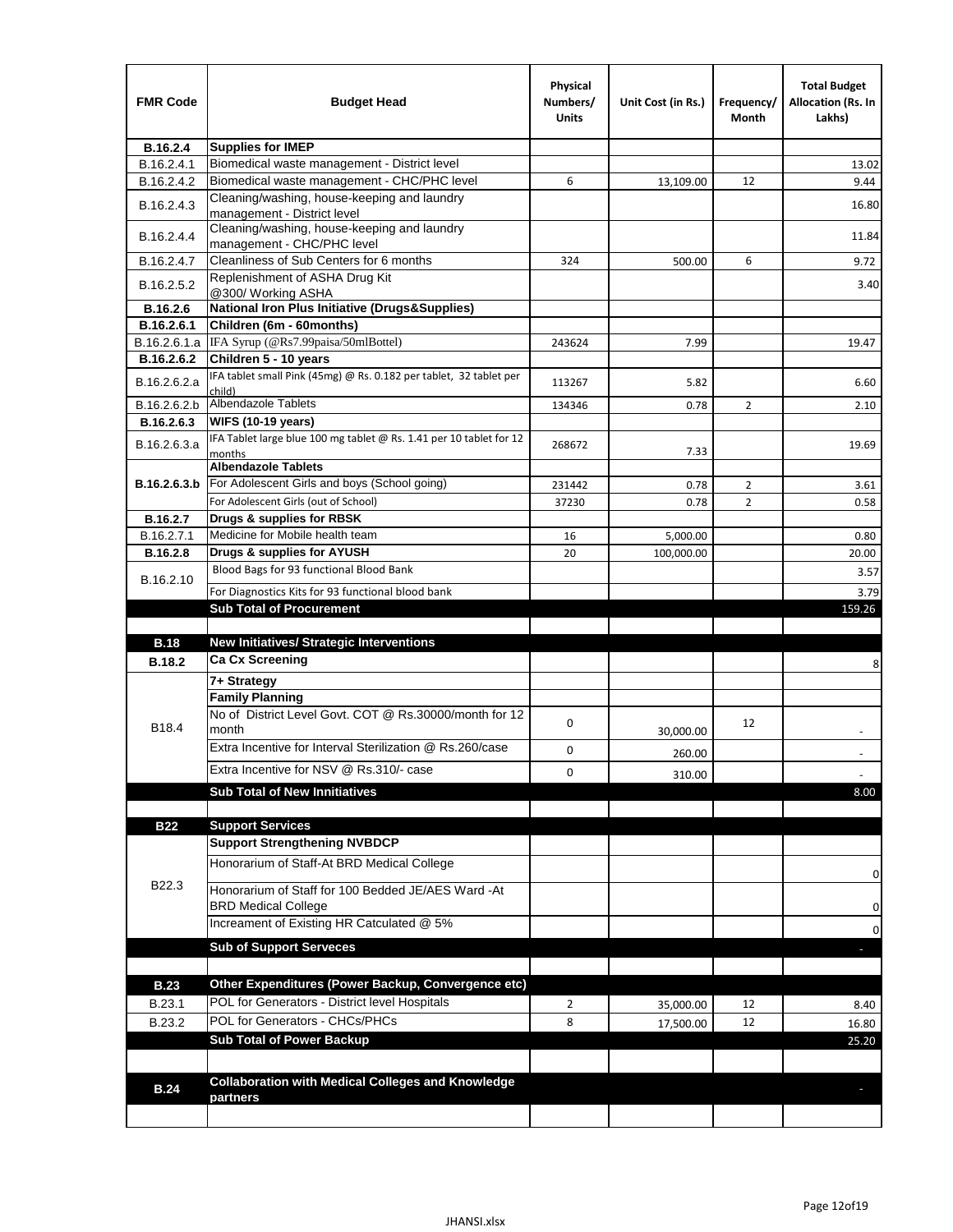| <b>FMR Code</b> | <b>Budget Head</b>                                                                                | Physical<br>Numbers/<br><b>Units</b> | Unit Cost (in Rs.) | Frequency/<br>Month | <b>Total Budget</b><br>Allocation (Rs. In<br>Lakhs) |
|-----------------|---------------------------------------------------------------------------------------------------|--------------------------------------|--------------------|---------------------|-----------------------------------------------------|
| <b>B.25</b>     | National Programme for Prevention and control of                                                  |                                      |                    |                     |                                                     |
| B.25.1          | deafness<br><b>Recurring Grant-in-aid</b>                                                         |                                      |                    |                     |                                                     |
| B.25.1.3        | <b>Manpower at District level</b>                                                                 |                                      |                    |                     |                                                     |
| B.25.1.3.a      | ENT Surgeon @Rs.80,000/-pm                                                                        | 0                                    |                    |                     |                                                     |
| B.25.1.3.b      | Audiologist@Rs.30,000/-pm                                                                         | 2.1                                  |                    |                     | 2.10                                                |
| B.25.1.3.c      | Audiometric Assistant@Rs.15,000/-pm                                                               | 1.05                                 |                    |                     | 1.05                                                |
| B.25.1.3.d      | Instructor for Hearing Impaired Children @Rs.15,000/-pm                                           | 1.05                                 |                    |                     | 1.05                                                |
| B.25.2          | Non recurring Grant-in-aid                                                                        |                                      |                    |                     |                                                     |
| B.25.2.1        | Training@Rs.10 lakh/ Distt. for 7 level training                                                  | $\overline{2}$                       |                    |                     | 2.00                                                |
| B.25.2.1.b      | District Hospital @Rs.20 lakh/Distt.                                                              | 0                                    |                    |                     |                                                     |
| B.25.2.1.c      | CHC/Sub-Divisional Hospital @Rs.50,000/- Kit                                                      | 0                                    |                    |                     |                                                     |
| B.25.2.1.d      | PHC@RS.15,000/- kit                                                                               | 0                                    |                    |                     |                                                     |
|                 | National Programme for Prevention and control of                                                  |                                      |                    |                     |                                                     |
|                 | deafness                                                                                          |                                      |                    |                     | 6.20                                                |
|                 |                                                                                                   |                                      |                    |                     |                                                     |
| <b>B.29</b>     | National Programme for Prevention and Control of<br><b>Flurosis</b>                               |                                      |                    |                     |                                                     |
| B.29.2.1        | <b>Honorarium of Consultant</b>                                                                   | 0                                    | 40,000.00          | 6                   |                                                     |
|                 |                                                                                                   | 0                                    |                    | 6                   | $\blacksquare$                                      |
|                 | Honorarium of Lab Technician<br><b>Health Education and Publicity</b>                             |                                      | 11,000.00          |                     |                                                     |
| B.29.2.2        |                                                                                                   |                                      |                    |                     |                                                     |
| B.29.2.4        | Medical Management including treatment Surgery and                                                |                                      |                    |                     |                                                     |
|                 | rehab-supplumetation of vitamins & minrals                                                        |                                      |                    |                     |                                                     |
|                 |                                                                                                   |                                      |                    |                     |                                                     |
|                 | <b>Sub Total of Flurisis</b>                                                                      |                                      |                    |                     | н                                                   |
|                 |                                                                                                   |                                      |                    |                     |                                                     |
|                 | <b>Total of Mission Flexipool</b>                                                                 |                                      |                    |                     | 854.52                                              |
|                 |                                                                                                   |                                      |                    |                     |                                                     |
| C               | <b>IMMUNISATION</b>                                                                               |                                      |                    |                     |                                                     |
| C.1             | RI strengthening project (Review meeting, Mobility<br>support, Outreach services etc)             |                                      |                    |                     |                                                     |
| C.1.a           | Mobility Support for supervision for distict level officers.                                      | 1                                    | 250,000.00         |                     | 2.50                                                |
|                 | Printing and dissemination of Immunization cards, tally                                           |                                      |                    |                     |                                                     |
| C.1.c           | sheets, monitoring forms etc.                                                                     | 45617                                | 10.00              |                     | 4.56                                                |
| C.1.e           | Quarterly review meetings exclusive for RI at district level                                      | 32                                   | 500.00             |                     | 0.16                                                |
|                 | with Block MOs, CDPO, and other stake holders                                                     |                                      |                    |                     |                                                     |
| C.1.f           | Quarterly review meetings exclusive for RI at block<br>Focus on slum & underserved areas in urban | 5504                                 | 75.00              |                     | 4.13                                                |
|                 | areas/alternative vaccinator for slums (only where regular                                        |                                      |                    |                     |                                                     |
| C.1.g           | ANM under NUHM not engaged) Rs. 450/- per session for                                             | 252                                  | 2,100.00           |                     | 5.29                                                |
|                 | 4 session and Rs. 300/- contingency.                                                              |                                      |                    |                     |                                                     |
| C.1.h           | Mobilization of children through ASHA or other mobilizers                                         | 31296                                | 150.00             |                     | 46.94                                               |
| C.1.i           | Alternative vaccine delivery in hard to reach areas                                               | 1956                                 | 150.00             |                     | 2.93                                                |
| $C.1$ .j        | Alternative Vaccine Deliery in other areas                                                        | 29340                                | 75.00              |                     | 22.01                                               |
| C.1.k           | To develop microplan at sub-centre level                                                          | 375                                  | 100.00             |                     | 0.38                                                |
| C.1.1           | For consolidation of micro plans at block level/PHC @ Rs.                                         |                                      |                    |                     | 0.23                                                |
|                 | 1000/- and District level @ Rs.2000/-<br>POL for vaccine delivery from State to district and from |                                      |                    |                     |                                                     |
| C.1.m           | district to PHC/CHCs                                                                              | $\mathbf{1}$                         | 150,000.00         |                     | 1.50                                                |
| C.1.n           | Consumables for computer including provision for internet                                         | $\mathbf{1}$                         | 400.00             | 12                  | 0.05                                                |
| C.1.o           | access<br>Red/Black plastic bags etc.                                                             | 31296                                | 6.00               |                     | 1.88                                                |
| C.1.p           | Hub Cutter/Bleach/Hypochlorite solution/ Twin bucket @                                            | 8                                    | 1,200.00           |                     | 0.10                                                |
|                 | Rs. 1200/- for 2 Buckets                                                                          |                                      |                    |                     |                                                     |
| C.1.q           | <b>Safety Pits</b><br><b>State specific requirement</b>                                           | 8                                    | 5,250.00           |                     | 0.42                                                |
|                 |                                                                                                   |                                      |                    |                     |                                                     |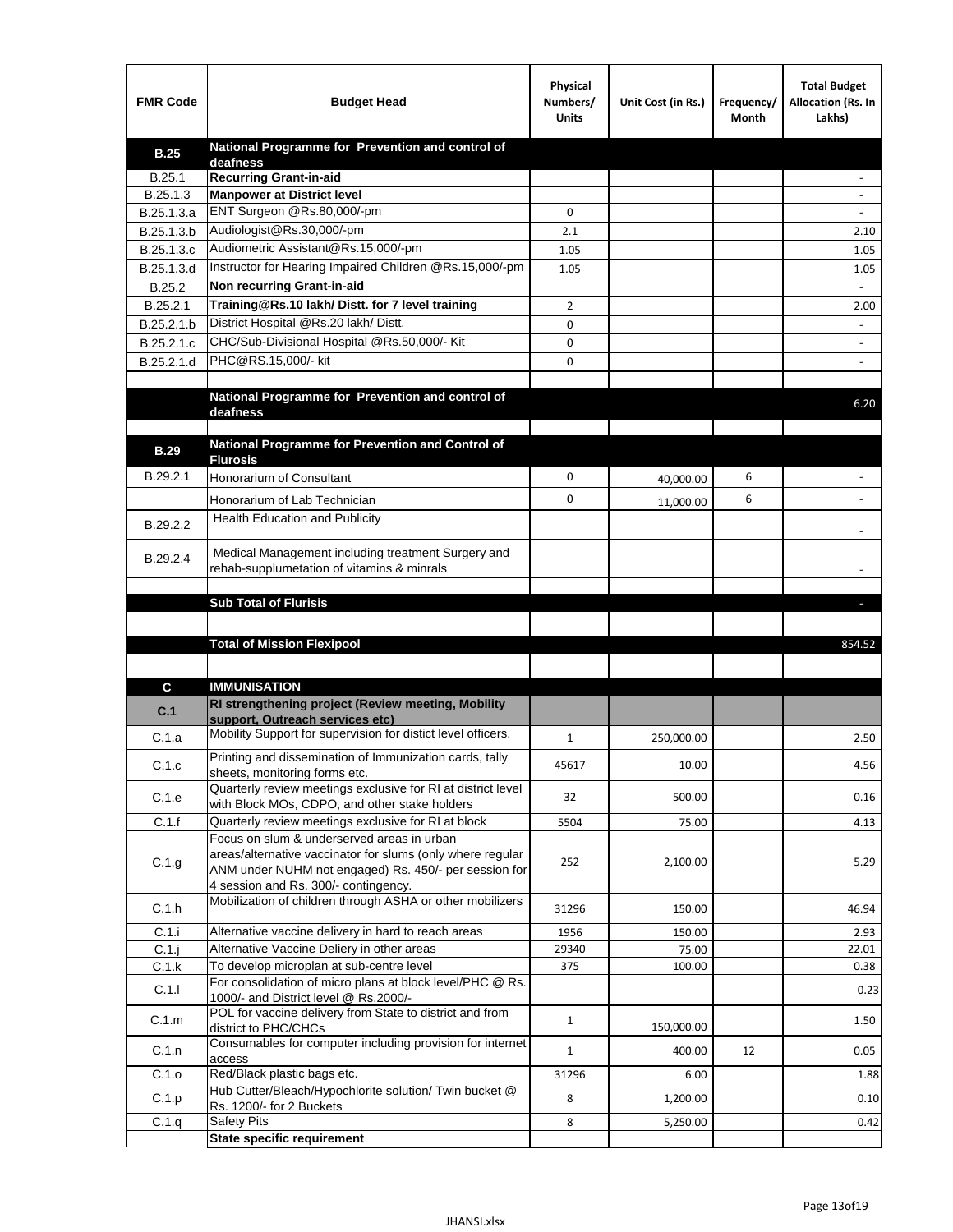| <b>FMR Code</b> | <b>Budget Head</b>                                                                                                                                                              | Physical<br>Numbers/<br><b>Units</b> | Unit Cost (in Rs.) | Frequency/<br>Month | <b>Total Budget</b><br><b>Allocation (Rs. In</b><br>Lakhs) |
|-----------------|---------------------------------------------------------------------------------------------------------------------------------------------------------------------------------|--------------------------------------|--------------------|---------------------|------------------------------------------------------------|
|                 | Funds for annual maintenance operation of WIC/WIF at<br>state and division level                                                                                                | $\overline{2}$                       | 40,000.00          |                     | 0.80                                                       |
|                 | Electricity bill for WIC/WIF at state and division level                                                                                                                        | $\overline{2}$                       | 100,000.00         |                     | 2.00                                                       |
| C.1.r           | POL for generators & operational expenses at divisional                                                                                                                         | $\mathbf{1}$                         |                    |                     | 2.00                                                       |
|                 | vaccine storage and state vaccine store                                                                                                                                         |                                      | 200,000.00         |                     |                                                            |
|                 | POL for generators & operational expenses at district<br>level vaccine storage points and other cold chain points                                                               | $\mathbf{1}$                         | 120,000.00         |                     | 1.20                                                       |
|                 | <b>AEFI Kits</b>                                                                                                                                                                |                                      |                    |                     | 0.11                                                       |
| C.1.s           | Teeka Express Operational Cost                                                                                                                                                  |                                      |                    |                     |                                                            |
| C.2             | <b>Salary of Contractual Staffs</b>                                                                                                                                             |                                      |                    |                     |                                                            |
| C.2.2           | Honorarium for Computer Assistants support for District<br>level                                                                                                                | $\mathbf{1}$                         | 12,127.00          | 12                  | 1.46                                                       |
| C.3             | <b>Training under Immunisation</b>                                                                                                                                              |                                      |                    |                     |                                                            |
|                 | District level Orientation training including Hep B, Measles                                                                                                                    |                                      |                    |                     |                                                            |
| C.3.1           | & JE(wherever required) for 2 days ANM, Multi Purpose<br>Health Worker (Male), LHV, Health Assistant<br>(Male/Female), Nurse MidWives, BEEs & other staff (as<br>per RCH norms) | 7                                    | 46,200.00          |                     | 3.10                                                       |
| C.3.2           | Three day training including Hep B, Measles & JE<br>(wherever required) of Medical Officers of RI using<br>revised MO training module)                                          | $\mathbf{1}$                         | 65,600.00          |                     | 0.66                                                       |
| C.3.4           | Two days cold chain handlers training for block level cold<br>chain hadlers by State and district cold chain officers                                                           | 0.00                                 |                    |                     | 0.30                                                       |
| C.3.5           | One day training of block level data handlers by DIOs and<br>District cold chain officer                                                                                        | 10                                   | 500.00             |                     | 0.05                                                       |
|                 | <b>Cold chain maintenance</b>                                                                                                                                                   |                                      |                    |                     |                                                            |
| C.4             | Cold chain maintenance for CHC/PHC @ Rs. 750/- per<br>unit                                                                                                                      | 19                                   | 750.00             |                     | 0.14                                                       |
|                 | Cold chain maintenance for District level @ Rs. 15000/-<br>per district                                                                                                         | $\mathbf{1}$                         | 15,000.00          |                     | 0.15                                                       |
| C.5             | <b>ASHA Incentive</b>                                                                                                                                                           | 43083                                | 150                |                     | 64.6245                                                    |
|                 | Mobility support for outreach areas for 25 disdtricts                                                                                                                           |                                      |                    |                     |                                                            |
|                 | Mobility support for HRG/ construction sites                                                                                                                                    |                                      |                    |                     |                                                            |
|                 | Sub Total of RI                                                                                                                                                                 |                                      |                    |                     | 169.6566                                                   |
| D               | <b>National Iodine Deficiency Disorders Control</b>                                                                                                                             |                                      |                    |                     |                                                            |
|                 | Programme (NIDDCP)                                                                                                                                                              |                                      |                    |                     |                                                            |
| D.3             | <b>Health Education and Publicity</b>                                                                                                                                           |                                      |                    |                     | 0.10                                                       |
|                 | <b>GRAND TOTAL (A+B+C+D)</b>                                                                                                                                                    |                                      |                    |                     | 3.116.42                                                   |
|                 |                                                                                                                                                                                 |                                      |                    |                     |                                                            |
|                 | <b>National Disease Control Programme (NDCP)</b>                                                                                                                                |                                      |                    |                     |                                                            |
|                 |                                                                                                                                                                                 |                                      |                    |                     |                                                            |
| Е               | <b>INTEGRATED DISEASE SURVEILLANCE</b>                                                                                                                                          |                                      |                    |                     |                                                            |
| E.1             | <b>PROGRAMME (IDSP)</b><br><b>REMUNERATION FOR CONTRACTUAL HUMAN</b><br><b>RESOURCE</b>                                                                                         |                                      |                    |                     |                                                            |
| E.1.9           | District Epidemiologists                                                                                                                                                        |                                      |                    |                     | 6.30                                                       |
| E.1.10          | District Microbiologist at District labs                                                                                                                                        |                                      |                    |                     |                                                            |
| E.1.11          | District Data Manager                                                                                                                                                           |                                      |                    |                     | 2.69                                                       |
| E.1.12          | Data Entry Operator*                                                                                                                                                            |                                      |                    |                     | 3.02                                                       |
| E.1.13<br>E.2   | Others if any (pl specify)<br><b>TRAINING</b>                                                                                                                                   |                                      |                    |                     | $\blacksquare$                                             |
|                 | Training at State/District Level (1 batch = 20                                                                                                                                  |                                      |                    |                     |                                                            |
|                 | participants)                                                                                                                                                                   |                                      |                    |                     |                                                            |
| E.2.3           | Hospital Pharmacists/Nurses Training (1 day)                                                                                                                                    |                                      |                    |                     | 0.45                                                       |
| E.3             | <b>LABORATORY SUPPORT</b>                                                                                                                                                       |                                      |                    |                     |                                                            |
|                 | <b>District Public Health Laboratory Strengthening</b>                                                                                                                          |                                      |                    |                     |                                                            |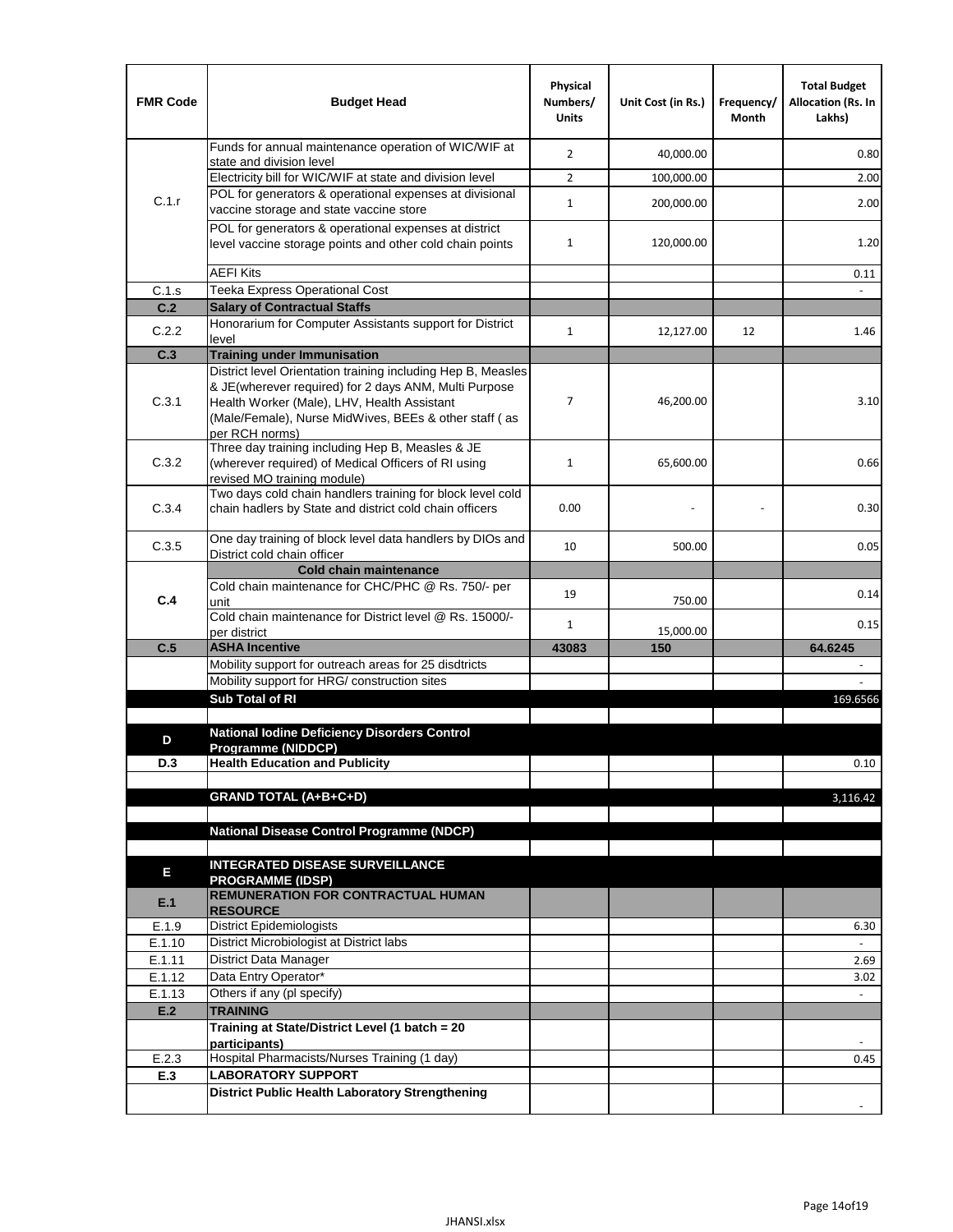| <b>FMR Code</b> | <b>Budget Head</b>                                                                                                                                                                                                                                | Physical<br>Numbers/<br><b>Units</b> | Unit Cost (in Rs.) | Frequency/<br><b>Month</b> | <b>Total Budget</b><br>Allocation (Rs. In<br>Lakhs) |
|-----------------|---------------------------------------------------------------------------------------------------------------------------------------------------------------------------------------------------------------------------------------------------|--------------------------------------|--------------------|----------------------------|-----------------------------------------------------|
| E.3.5           | Expenses on account of consumables, operating<br>expenses, office expenses, transport of samples,<br>miscellaneous etc.                                                                                                                           |                                      |                    |                            |                                                     |
| E.4             | <b>OPERATIONAL COSTS</b>                                                                                                                                                                                                                          |                                      |                    |                            |                                                     |
| E.4.1           | MOBILITY: Travel Cost, POL, mobility cost at SSU & DSU<br>on need basis                                                                                                                                                                           |                                      |                    |                            | 0.80                                                |
| E.4.2           | Office expenses on telephone, fax, Broadband Expenses,<br>Weekly Alert Bulletin/Annual Disease Surveillance report,<br>minor repairs and AMC of IT/office equipment supplied<br>under IDSP, Meetings and other miscellenious<br>expenditures etc. |                                      |                    |                            | 2.80                                                |
|                 | Sub Total of IDSP                                                                                                                                                                                                                                 |                                      |                    |                            | 16.06                                               |
|                 |                                                                                                                                                                                                                                                   |                                      |                    |                            |                                                     |
| F               | <b>NVBDCP</b>                                                                                                                                                                                                                                     |                                      |                    |                            |                                                     |
| F.1.1           | Malaria                                                                                                                                                                                                                                           |                                      |                    |                            |                                                     |
| F.1.1.a         | <b>Contractual Payments</b>                                                                                                                                                                                                                       |                                      |                    |                            |                                                     |
| F.1.1.a.i       | <b>MPW</b> contractual                                                                                                                                                                                                                            |                                      |                    |                            |                                                     |
| F.1.1.a.iv      | District VBD Consultant 18 nos. (Non-Project States) @ Rs<br>22895 pm.for 6 months (Rs 1.37 lakhs per consulatant per<br>year)                                                                                                                    |                                      |                    |                            | $\blacksquare$                                      |
| F.1.1.a.vii     | VBD Consultant 1 no. (preferably entomologist) @ Rs 22500<br>p.m. for 6 months                                                                                                                                                                    |                                      |                    |                            |                                                     |
| F.1.1.b         | <b>ASHA Incentive</b>                                                                                                                                                                                                                             |                                      |                    |                            | 0.20                                                |
| F.1.1.c         | <b>Operational Cost</b>                                                                                                                                                                                                                           |                                      |                    |                            | $\overline{\phantom{a}}$                            |
| F.1.1.c.ii      | Operational cost for IRS                                                                                                                                                                                                                          |                                      |                    |                            | 0.30                                                |
| F.1.1.e         | IEC/BCC                                                                                                                                                                                                                                           |                                      |                    |                            | 0.98                                                |
| F.1.1.f         | PPP / NGO and Intersectoral Convergence                                                                                                                                                                                                           |                                      |                    |                            | $\sim$                                              |
| F.1.1.g         | <b>Training / Capacity Building</b>                                                                                                                                                                                                               |                                      |                    |                            | 1.10                                                |
| F.1.1.h         | <b>Zonal Entomological units</b>                                                                                                                                                                                                                  |                                      |                    |                            | 2.45                                                |
|                 | <b>Sub total of Malaria</b>                                                                                                                                                                                                                       |                                      |                    |                            | 5.03                                                |
| F.1.2           | Dengue & Chikungunya                                                                                                                                                                                                                              |                                      |                    |                            |                                                     |
| F.1.2.a         | Strengthening surveillance (As per GOI approval)                                                                                                                                                                                                  |                                      |                    |                            |                                                     |
| F.1.2.a(i)      | Apex Referral Labs recurrent                                                                                                                                                                                                                      |                                      |                    |                            |                                                     |
| F.1.2.a(ii)     | Sentinel surveillance Hospital recurrent                                                                                                                                                                                                          |                                      |                    |                            | 1.00                                                |
| F.1.2.f         | Vector Control, environmental management & fogging<br>machine                                                                                                                                                                                     |                                      |                    |                            | 1.00                                                |
|                 | Dengue & Chikungunya                                                                                                                                                                                                                              |                                      |                    |                            | 2.00                                                |
|                 |                                                                                                                                                                                                                                                   |                                      |                    |                            |                                                     |
| F.1.4           | <b>Lymphatic Filariasis</b>                                                                                                                                                                                                                       |                                      |                    |                            |                                                     |
|                 | State Task Force, State Technical Advisory Committee meeting,<br>printing of forms/registers, mobility support, district                                                                                                                          |                                      |                    |                            |                                                     |
|                 | coordination meeting, sensitization of media etc., morbidity                                                                                                                                                                                      |                                      |                    |                            |                                                     |
| F.1.4.a         | management, monitoring & supervision and mobility support                                                                                                                                                                                         |                                      |                    |                            |                                                     |
|                 | for Rapid Response Team and contingency support<br>(16)                                                                                                                                                                                           |                                      |                    |                            |                                                     |
|                 | districts only)                                                                                                                                                                                                                                   |                                      |                    |                            |                                                     |
| F.1.4.b         | Microfilaria Survey (16 districts only)                                                                                                                                                                                                           |                                      |                    |                            |                                                     |
| F.1.4.c         | Monitoring & Evaluation (Post MDA assessment by medical<br>colleges (Govt. & private)/ICMR institutions ) (16 districts only)                                                                                                                     |                                      |                    |                            |                                                     |
|                 |                                                                                                                                                                                                                                                   |                                      |                    |                            |                                                     |
| F.1.4.d         | Training/sensitization of district level officers on ELF and drug<br>distributors including peripheral health workers(16 districts                                                                                                                |                                      |                    |                            |                                                     |
|                 | only)                                                                                                                                                                                                                                             |                                      |                    |                            |                                                     |
|                 | Specific IEC/BCC at state, district, PHC, Sub-centre and village                                                                                                                                                                                  |                                      |                    |                            |                                                     |
| F.1.4.e         | level including VHSC/GKs for community mobilization efforts to<br>realize the desired drug compliance of 85% during MDA (16                                                                                                                       |                                      |                    |                            |                                                     |
|                 | districts only)<br>Honorarium for Drug Distribution including ASHAs and                                                                                                                                                                           |                                      |                    |                            |                                                     |
| F.1.4.f         | supervisors involved in MDA<br>(16 districts only)                                                                                                                                                                                                |                                      |                    |                            |                                                     |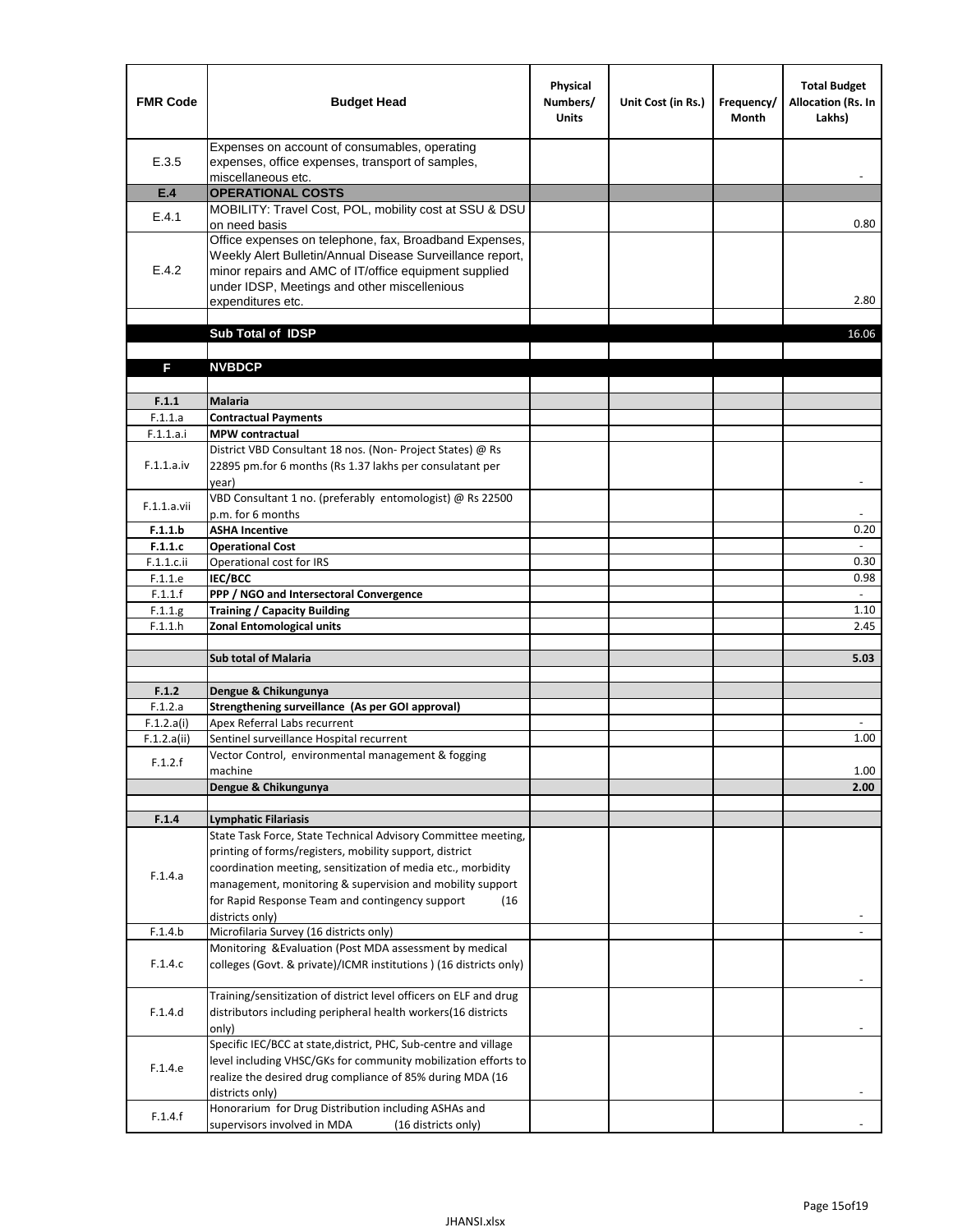| <b>FMR Code</b> | <b>Budget Head</b>                                                                                                                         | Physical<br>Numbers/<br><b>Units</b> | Unit Cost (in Rs.) | Frequency/<br>Month | <b>Total Budget</b><br><b>Allocation (Rs. In</b><br>Lakhs) |
|-----------------|--------------------------------------------------------------------------------------------------------------------------------------------|--------------------------------------|--------------------|---------------------|------------------------------------------------------------|
| F.1.4.g.        | Verification and validation for stoppage of MDA in LF endemic<br>districts (17 Districts)                                                  |                                      |                    |                     |                                                            |
| F.1.4.g.i       | a) Additional MF Survey                                                                                                                    |                                      |                    |                     |                                                            |
| F.1.4.g.ii      | b) ICT Survey                                                                                                                              |                                      |                    |                     |                                                            |
| $F.1.4.g.$ iii  | c) ICT Cost                                                                                                                                |                                      |                    |                     |                                                            |
| F.1.4.h         | Verification of LF endemicity in non-endemic districts (24<br>Districts)                                                                   |                                      |                    |                     |                                                            |
| F.1.4.h.i       | a) Lymphoedema & Hydrocele Survey                                                                                                          |                                      |                    |                     | 0.20                                                       |
|                 | Lymphatic Filariasis                                                                                                                       |                                      |                    |                     | 0.20                                                       |
|                 |                                                                                                                                            |                                      |                    |                     |                                                            |
| F.1.5           | Kala-azar                                                                                                                                  |                                      |                    |                     |                                                            |
| F.1.5           | Case search/ Camp Approach                                                                                                                 |                                      |                    |                     | $\overline{\phantom{a}}$                                   |
| F.1.5.a         | Spray Pumps & accessories                                                                                                                  |                                      |                    |                     | $\blacksquare$                                             |
| F.1.5.b         | Operational cost for spray including spray wages                                                                                           |                                      |                    |                     |                                                            |
| F.1.5.c         | Mobility/POL/supervision                                                                                                                   |                                      |                    |                     | $\overline{\phantom{a}}$                                   |
| F.1.5.d         | Monitoring & Evaluation                                                                                                                    |                                      |                    |                     |                                                            |
| F.1.5.e         | Training for spraying                                                                                                                      |                                      |                    |                     | $\blacksquare$                                             |
| F.1.5.f         | IEC/BCC/Advocacy                                                                                                                           |                                      |                    |                     | $\overline{a}$                                             |
| F.1.5.g         | Incentive to ASHA                                                                                                                          |                                      |                    |                     | $\overline{\phantom{a}}$                                   |
| F.1.5.h         | Loss of Wages                                                                                                                              |                                      |                    |                     | $\qquad \qquad \blacksquare$                               |
| F.1.5.i         | Free Diet                                                                                                                                  |                                      |                    |                     |                                                            |
|                 |                                                                                                                                            |                                      |                    |                     |                                                            |
|                 | Kala-azar                                                                                                                                  |                                      |                    |                     |                                                            |
| F.6             | Cash grant for decentralized commodities                                                                                                   |                                      |                    |                     | 6.00                                                       |
|                 |                                                                                                                                            |                                      |                    |                     |                                                            |
|                 | <b>Sub Total of NVB DCP</b>                                                                                                                |                                      |                    |                     | 13.23                                                      |
| G               | <b>NLEP</b>                                                                                                                                |                                      |                    |                     |                                                            |
| G 1.            | Improved early case detection                                                                                                              |                                      |                    |                     |                                                            |
| G 1.1           | Incentive to ASHA                                                                                                                          |                                      |                    |                     |                                                            |
|                 | Incentive for Case detection by ASHA/AWW/Volunteers                                                                                        | 162                                  |                    |                     |                                                            |
|                 | etc.diagnosis @ Rs. 250 per case                                                                                                           |                                      | 250.00             |                     | 0.41                                                       |
|                 | Incentive for timely cure of MB cases @ Rs. 600 per case                                                                                   | 13                                   | 600.00             |                     | 0.08                                                       |
|                 | Incentive for timely cure of PB cases @ Rs. 400 per case                                                                                   | 19                                   | 400.00             |                     | 0.08                                                       |
| G1.1 a          | Sensitization of ASHA                                                                                                                      | 400                                  | 100.00             |                     | 0.40                                                       |
| G <sub>2</sub>  | <b>Improved case management</b>                                                                                                            |                                      |                    |                     |                                                            |
|                 | DPMR Services, (MCR footwear, Aids and appliances,<br>Welfare allowance to BPL patients for RCS, Support<br>to govt. institutions for RCS) |                                      |                    |                     |                                                            |
|                 | Cost of MCR / Protective footwear@ Rs.300/-                                                                                                | 100                                  | 300.00             |                     | 0.30                                                       |
| G 2.1           | Amount for Aids/ appliances/ self care kits/ patient welfare<br>items etc.                                                                 |                                      |                    |                     | 0.17                                                       |
|                 | Patients for RCS to be paid welfare allowance @ Rs. 8000/-                                                                                 | 0                                    | 8,000.00           |                     |                                                            |
|                 | No. of RCS to be paid for as Support to govt. institutions for<br>RCS @5000/-                                                              | 0                                    | 5,000.00           |                     |                                                            |
| G 2.2           | Urban L:eprosy Control, (Mega city - 0, Medium city (1) -<br>3 , Med. City (2)-1 Township -19)                                             |                                      |                    |                     | 1.14                                                       |
| G 2.3           | Material & Supplies                                                                                                                        |                                      |                    |                     | $\sim$                                                     |
|                 | Supportive drugs                                                                                                                           |                                      |                    |                     | 0.75                                                       |
| G 2.3.i         | Lab. reagents & equipments                                                                                                                 |                                      |                    |                     | 0.05                                                       |
|                 | Printing works                                                                                                                             |                                      |                    |                     | 0.20                                                       |
| G <sub>3</sub>  | <b>Stigma Reduced</b>                                                                                                                      |                                      |                    |                     |                                                            |
|                 | Mass media, Outdoor media, Rural media, Advocacy                                                                                           |                                      |                    |                     |                                                            |
| G 3.1           | media<br>Monitoring, Supervision and Evaluation System                                                                                     |                                      |                    |                     | 0.98                                                       |
| G 5.            | improved                                                                                                                                   |                                      |                    |                     |                                                            |
| G 5.1           | <b>Travel Cost and Review Meeting</b>                                                                                                      |                                      |                    |                     |                                                            |
| G 5.1.ii        | travel expenses - Contractual Staff at District level                                                                                      |                                      |                    |                     | 0.07                                                       |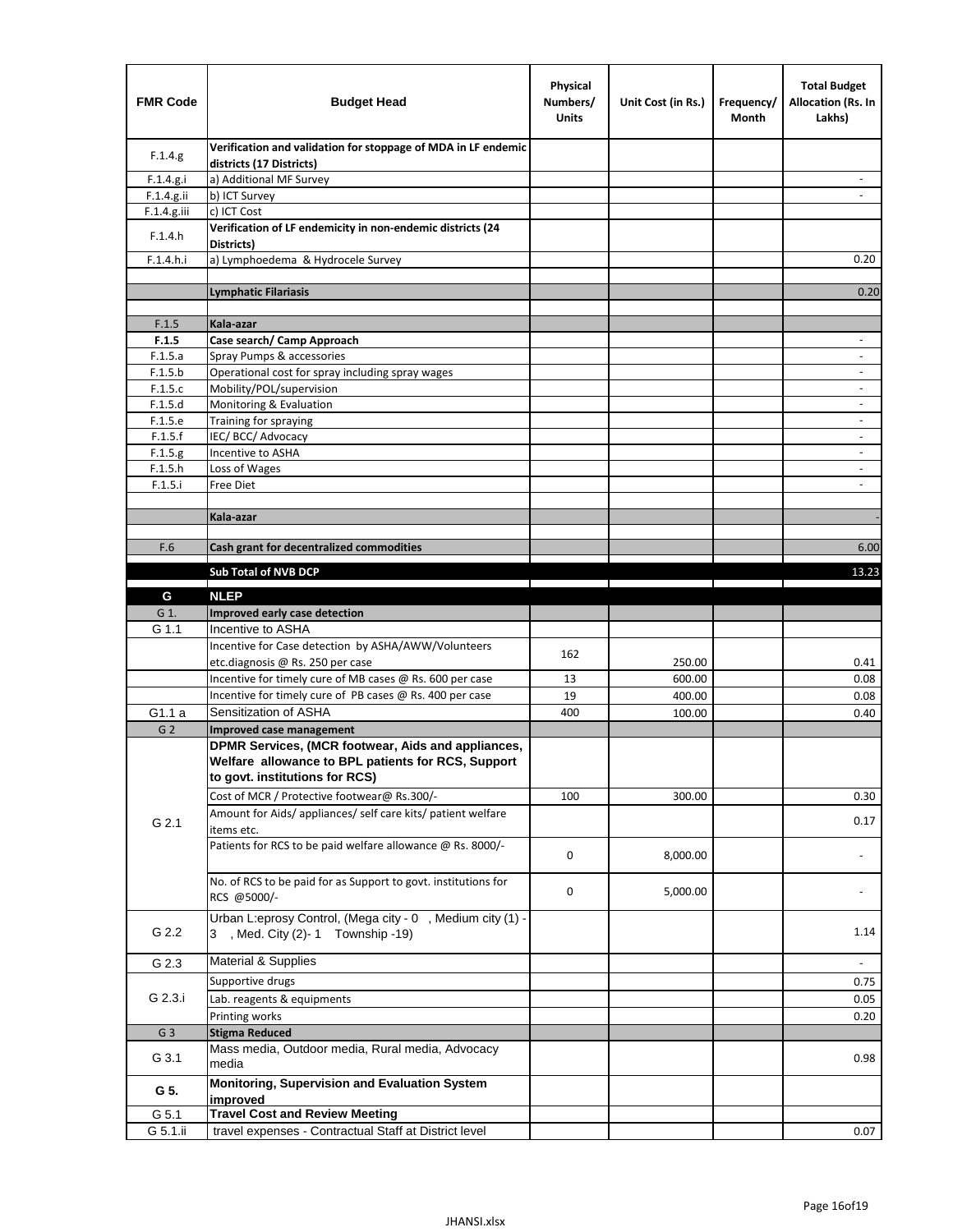| <b>FMR Code</b> | <b>Budget Head</b>                                                                                              | Physical<br>Numbers/<br><b>Units</b> | Unit Cost (in Rs.) | Frequency/<br>Month | <b>Total Budget</b><br>Allocation (Rs. In<br>Lakhs) |
|-----------------|-----------------------------------------------------------------------------------------------------------------|--------------------------------------|--------------------|---------------------|-----------------------------------------------------|
| G 5.2           | <b>Office Operation &amp; Maintenance</b>                                                                       |                                      |                    |                     |                                                     |
| G 5.2.i         | Office operation - State Cell                                                                                   |                                      |                    |                     |                                                     |
| G 5.2.ii        | Office operation - District Cell                                                                                |                                      |                    |                     | 0.35                                                |
| G 5.2 .iii      | Office equipment maint. State                                                                                   |                                      |                    |                     |                                                     |
| G 5.4           | <b>Vehicle Hiring and POL</b>                                                                                   |                                      |                    |                     |                                                     |
| G 5.4.ii        | <b>District Cell</b>                                                                                            |                                      |                    |                     | 0.30                                                |
| G 6.2           | <b>Contractual Staff at Disrrict &amp; block level</b>                                                          |                                      |                    |                     |                                                     |
|                 | <b>District Leprosy Consultant</b>                                                                              | 0                                    | 33,000.00          | 12                  |                                                     |
| G 6.2.ii        | Physio Therapist                                                                                                | 0                                    | 27,500.00          | 12                  | $\overline{\phantom{a}}$                            |
|                 | Contractual Staff Para Medical Worker, (PMW @ 17600pm)                                                          | 2                                    | 17,600.00          | 12                  | 4.22                                                |
| G 7.            | <b>Others</b>                                                                                                   |                                      |                    |                     |                                                     |
| G 7.1           | Travel expenses for regular staff for specific programme /<br>training need, awards etc                         |                                      |                    |                     | 0.16                                                |
|                 | HR increment calculated $@$ 5% for above approvals                                                              |                                      |                    |                     | 0.21                                                |
|                 | Sub Total NLEP                                                                                                  |                                      |                    |                     | 9.86                                                |
|                 |                                                                                                                 |                                      |                    |                     |                                                     |
| н               | <b>RNTCP</b>                                                                                                    |                                      |                    |                     |                                                     |
| H.1             | Civil Works                                                                                                     |                                      |                    |                     | 5.50                                                |
| H.2             | Laboratory Materials                                                                                            |                                      |                    |                     | 6.66                                                |
| H.3             | Honorarium/Counselling Charges                                                                                  |                                      |                    |                     | 21.20                                               |
| H.4             | <b>ACSM</b>                                                                                                     |                                      |                    |                     | 3.54                                                |
| H.5             | <b>Equipment Maintenance</b>                                                                                    |                                      |                    |                     | 0.69                                                |
| H.6             | Training                                                                                                        |                                      |                    |                     | 3.84                                                |
| H.7             | Vehicle Operation(POL & Manitainance)                                                                           |                                      |                    |                     | 6.60                                                |
| H.8             | Vehicle hiring                                                                                                  |                                      |                    |                     | 8.71                                                |
| H.9             | Public Private Mix(PP/NGO Support)                                                                              |                                      |                    |                     | 10.33                                               |
| H.10            | <b>Medical Colleges</b>                                                                                         |                                      |                    |                     | 6.72                                                |
| H.11            | Office Operation (Miscellaneous)                                                                                |                                      |                    |                     | 2.43                                                |
|                 | <b>Contractual Services</b>                                                                                     |                                      |                    |                     |                                                     |
| H.12            | Printing                                                                                                        |                                      |                    |                     | 97.47                                               |
| H.13            | Procurement of Drugs                                                                                            |                                      |                    |                     | 1.70                                                |
| H.15            | Procurement of Vehicles                                                                                         |                                      |                    |                     | 1.00                                                |
| H.16            |                                                                                                                 |                                      |                    |                     | $\omega$                                            |
| H.17            | Procurement of Equipments                                                                                       |                                      |                    |                     | 0.75                                                |
| H.18            | Patient Support & Transportation Charges                                                                        |                                      |                    |                     | 5.38                                                |
| H.19            | Supervision and Monitoring                                                                                      |                                      |                    |                     | 5.11                                                |
|                 | <b>Grand Total</b>                                                                                              |                                      |                    |                     | 187.63                                              |
|                 |                                                                                                                 |                                      |                    |                     |                                                     |
|                 | <b>Total of NDCP</b>                                                                                            |                                      |                    |                     | 226.78                                              |
|                 | Non Communicable Disease Control Programme (NCD)                                                                |                                      |                    |                     |                                                     |
|                 |                                                                                                                 |                                      |                    |                     |                                                     |
| П<br>1.1        | National Programme for Control of Blindness (NPCB)<br><b>Recurring Grant-in aid</b>                             |                                      |                    |                     | $\overline{\phantom{a}}$                            |
|                 | Reimbursement for cataract operation for NGO and                                                                |                                      |                    |                     |                                                     |
| 1.1.1           | Private Practitioners as per NGO norms @Rs.1000/-                                                               |                                      |                    |                     | 19.64                                               |
| 1.1.1A          | Assistance for consumables/drugs/medicines to the<br>Govt./District Hospital for Cat sx etc.@ Rs.450/- per case |                                      |                    |                     | 7.14                                                |
| 1.1.2           | <b>Other Eye Diseases</b>                                                                                       |                                      |                    |                     | 9.02                                                |
|                 | Screening and free spectacles to school children @                                                              |                                      |                    |                     |                                                     |
| 1.1.3           | Rs.275/- per case                                                                                               |                                      |                    |                     | 3.72                                                |
| 1.1.4           | Screening and free spectacles for near work to Old<br>Person (New component) @Rs.100/- per case                 |                                      |                    |                     | 1.00                                                |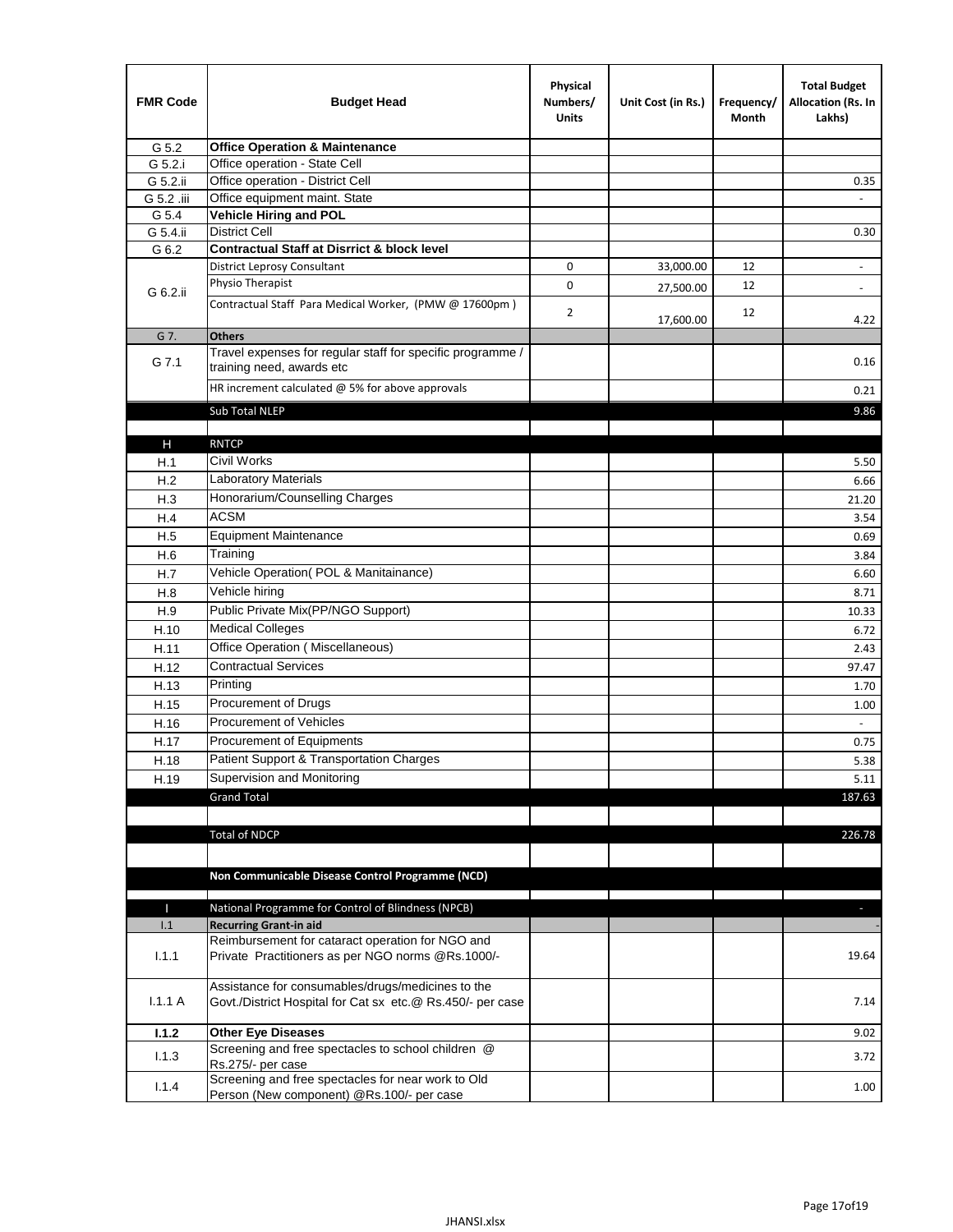| <b>FMR Code</b> | <b>Budget Head</b>                                                                                                                                      | Physical<br>Numbers/<br><b>Units</b> | Unit Cost (in Rs.) | Frequency/<br>Month | <b>Total Budget</b><br>Allocation (Rs. In<br>Lakhs) |
|-----------------|---------------------------------------------------------------------------------------------------------------------------------------------------------|--------------------------------------|--------------------|---------------------|-----------------------------------------------------|
| 1.1.5           | Recurring GIA to Eye Bank @ Rs.2000/- per pair(Eye<br>Bank will reimburse to Eye Donation Centre for eye<br>collected by them @ Rs.1000/- per pair)     |                                      |                    |                     |                                                     |
| 1.2             | Non Recurring Grant -in-Aid                                                                                                                             |                                      |                    |                     |                                                     |
| 1.2.2.          | Grant-in-aid for Sub Divisional Hospitals @ Rs.20 lakh                                                                                                  |                                      |                    |                     |                                                     |
| 1.2.3           | For Vision Centre (PHC) (Govt. + NGO) @ Rs.1 lakh                                                                                                       |                                      |                    |                     |                                                     |
| 1.2.4           | For Eye Bank Rs.25 lakh                                                                                                                                 |                                      |                    |                     |                                                     |
| 1.3             | <b>Contractual Man Power</b>                                                                                                                            |                                      |                    |                     |                                                     |
| 1.3.1           | Ophthalmic Surgeon@ Rs.60,000/- p.m.*                                                                                                                   |                                      |                    |                     |                                                     |
| 1.3.2           | Ophthalmic Assistant @ Rs.12,000/- p.m.*                                                                                                                |                                      |                    |                     |                                                     |
| 1.3.3           | Eye Donation Counsellors @ Rs.15000/- p.m.*                                                                                                             |                                      |                    |                     | $\overline{\phantom{a}}$                            |
| 1.3.4           | Data Entry Operator @Rs.8,000/- p.m. for district level                                                                                                 |                                      |                    |                     | 1.01                                                |
| 1.4             | Other activities (if any, pls. specify)                                                                                                                 |                                      |                    |                     |                                                     |
|                 | Other district level activities                                                                                                                         |                                      |                    |                     | 0.30                                                |
|                 |                                                                                                                                                         |                                      |                    |                     |                                                     |
|                 | Sub Total of National Programme for Control of Blindness                                                                                                |                                      |                    |                     | 41.84                                               |
|                 | (NPCB)                                                                                                                                                  |                                      |                    |                     |                                                     |
|                 |                                                                                                                                                         |                                      |                    |                     |                                                     |
| J               | Natoinal Mental Health Programme (NMHP)<br>Honorarium of Existing Human Resource                                                                        |                                      |                    |                     | 10.80                                               |
|                 |                                                                                                                                                         |                                      |                    |                     |                                                     |
|                 | National Programme for the Healthcare of the Elderly (NPHCE)                                                                                            |                                      |                    |                     |                                                     |
| K               |                                                                                                                                                         |                                      |                    |                     |                                                     |
| K.1             | <b>Recurring Grant-in-Aid</b>                                                                                                                           |                                      |                    |                     |                                                     |
| K.1.1           | <b>District Hospital</b>                                                                                                                                |                                      |                    |                     |                                                     |
| K.1.1.1         | Machinery & Equipment @ Rs.1.50 lakh per unit                                                                                                           |                                      |                    |                     | 1.50                                                |
| K.1.1.2         | Drugs & Consumable @ Rs. 5 Lacs to existing district &                                                                                                  |                                      |                    |                     | 5.00                                                |
|                 | Rs. 3 Lacs to New Districts<br>Training of doctors and staff from CHCs and PHCs @                                                                       |                                      |                    |                     |                                                     |
| K.1.1.3         | Rs.0.40 lakh per unit                                                                                                                                   |                                      |                    |                     | 0.40                                                |
| K.1.1.4         | Public Awareness & IEC @ Rs.1 lakh per unit                                                                                                             |                                      |                    |                     | 1.00                                                |
| K.1.1.6         | Consultant Medicine (2) @ Rs. 80000 P.M. for 12 months<br>against filled post & 3 month against Vacant Post                                             |                                      |                    |                     | 4.80                                                |
| K.1.1.7         | Nurse (6) @ Rs. 20,000 P.M. for 12 months against filled<br>post & 3 month against Vacant Post                                                          |                                      |                    |                     | 14.40                                               |
| K.1.1.8         | Physiotherapist 1 @ Rs.20,000 p.m.                                                                                                                      |                                      |                    |                     | 2.40                                                |
| K.1.1.9         | Hospital Attendants 2@ Rs.7500 p.m.                                                                                                                     |                                      |                    |                     |                                                     |
| K.1.1.10        | Sanitary Attendants 2 @ Rs.7500 p.m.                                                                                                                    |                                      |                    |                     | 1.80<br>1.80                                        |
| K.1.2           | <b>CHC</b>                                                                                                                                              |                                      |                    |                     |                                                     |
| K.1.2.1         | Training @ Rs. 30,000 (Refer list for No. of CHC)                                                                                                       |                                      |                    |                     | 2.40                                                |
| K.1.2.3         | Rehabilitation Worker 1 @ Rs.18,000 p.m.                                                                                                                |                                      |                    |                     | 4.32                                                |
| K.1.3           | <b>PHC</b>                                                                                                                                              |                                      |                    |                     |                                                     |
| K.1.3.1.        | Training & IEC @ Rs.0.30 lakh per PHC                                                                                                                   |                                      |                    |                     |                                                     |
| K.1.4           | <b>Sub-Centre</b>                                                                                                                                       |                                      |                    |                     | 0.11                                                |
|                 | Aids and Appliances @ Rs.0.30 lakh per Sub-Centre                                                                                                       |                                      |                    |                     |                                                     |
| K.1.4.1         |                                                                                                                                                         |                                      |                    |                     | 9.78                                                |
| K.2             | <b>Non-Recurring Grant-in-Aid</b>                                                                                                                       |                                      |                    |                     |                                                     |
| K.2.1           | <b>District Hospital</b>                                                                                                                                |                                      |                    |                     |                                                     |
| K.2.1.1         | Construction/renovation/extension of the existing building<br>and Furniture of Geriatrics Unit with 10 beds and OPD<br>facilities @ Rs.80 lakh per unit |                                      |                    |                     |                                                     |
| K.2.1.2         | Machinery & Equipment @ Rs.7.00 lakh per unit                                                                                                           |                                      |                    |                     |                                                     |
|                 | HR Increment @ 5% (Refer HR increment calculation                                                                                                       |                                      |                    |                     | 0.78                                                |
|                 | sheet)                                                                                                                                                  |                                      |                    |                     |                                                     |